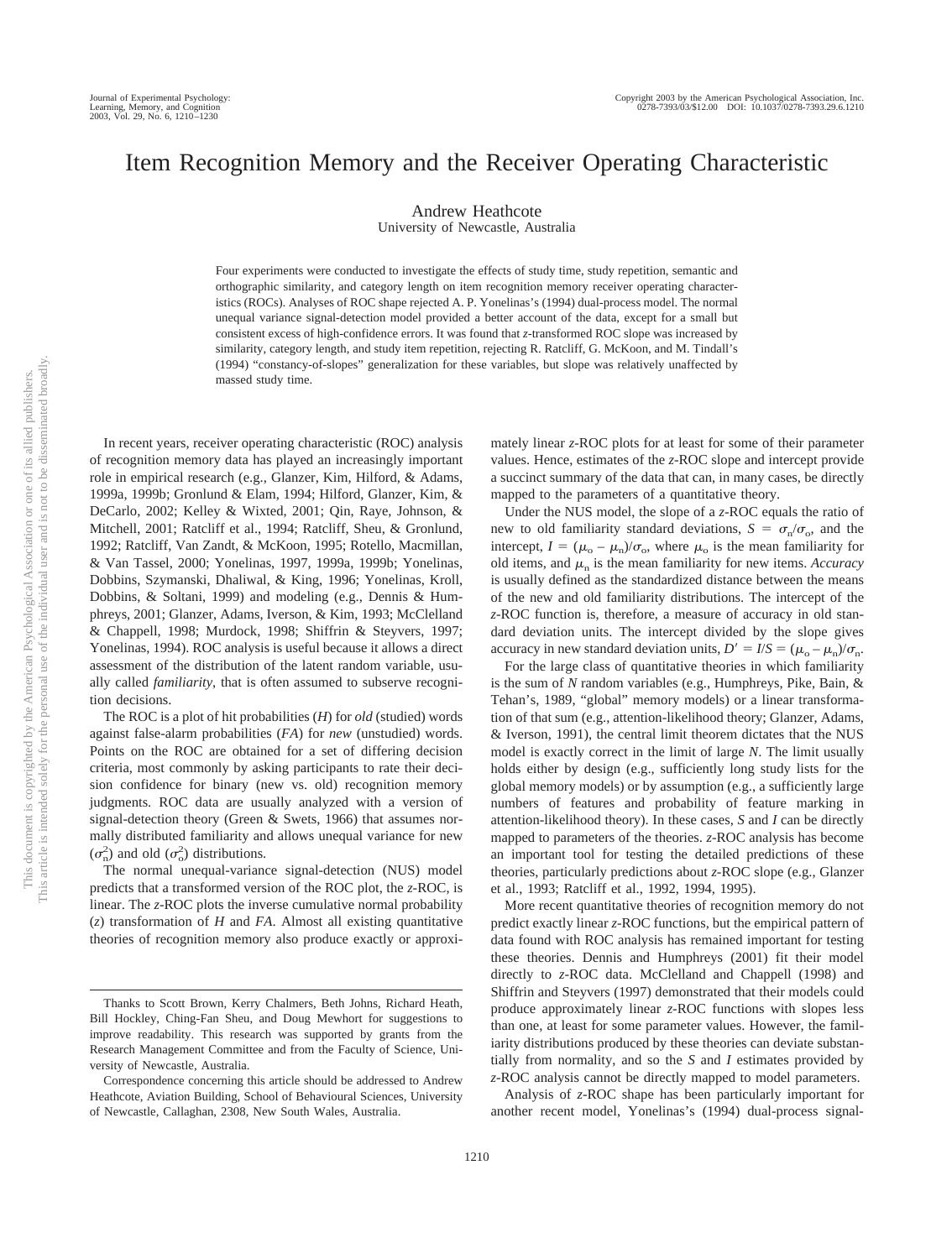detection (DPS) theory. DPS postulates that two statistically independent processes underlie recognition memory decisions, a recollection process, which either succeeds or fails with some probability, and a continuous process that is used only if recollection fails. The continuous process follows a normal equal-variance signal-detection model, which produces a linear *z*-ROC with a slope of one. As the probability of recollection increases, the *z*-ROC predicted by DPS becomes increasingly nonlinear. DPS contrasts with the theories of McClelland and Chappell (1998) and Shiffrin and Steyvers (1997) in that it cannot produce linear *z*-ROC functions when the slope is substantially less than one. Advocates of DPS theory (e.g., Yonelinas, 1997, 1999a, 1999b; Yonelinas et al., 1996, 1999) have sought support from experimental demonstrations of the predicted systematic deviations from *z*-ROC linearity.

Despite intensive research, the interpretation of recognition memory ROCs remains controversial. The following sections review two areas of controversy, about which experimental variables affect *z*-ROC slope, and about the shape of empirical *z*-ROC functions, and, hence, the applicability of the NUS model. In order to test the issues raised, the experiments reported here were designed to examine the effects of prototypical "strength" (study time and study item repetition) and "interference" (similarity and category length) manipulations on *z*-ROC slope and shape.

## *z*-ROC Slope

Ratcliff et al. (1992), reporting new experiments and surveying existing data, found that item recognition *z*-ROC slopes were significantly less than one. Assuming the NUS model, these results indicate that the familiarity of studied items is more variable than the familiarity of unstudied items. Although slope decreased with study time at low levels of accuracy, it tended to remain constant with increased study time when accuracy, as indexed by the *z*-ROC intercept, was greater than 0.5. Ratcliff et al. (1992) noted that these findings are problematic for global memory models, because they predict either that slope has a constant value of one—for example, the continuous memory version of the theory of distributed associative memory (TODAM; Murdock & Kahana, 1993)—or that it decreases with increasing study time—for example, the search of associative memory model of recognition (SAM; Gillund & Shiffrin, 1984) and MINERVA2 (Hintzman, 1986). Attention-likelihood theory (Glanzer et al., 1991) also predicts a decrease in slope with study time.

Ratcliff et al. (1994) extended these findings by manipulating accuracy using list length and similarity; once again, they concluded that slope was unaffected for intercepts greater than 0.5, although word frequency was found to affect slope. They summarized their findings with the "constancy-of-slopes" generalization: *z*-ROC slope is unaffected by accuracy above a threshold value, except when accuracy is changed by materials manipulations, such as word frequency. However, because the constancy-of-slopes generalization requires affirming a null hypothesis, it is difficult to discount objections based on a lack of power.

Recently, Glanzer et al. (1999b) criticized Ratcliff et al.'s (1994) constancy-of-slopes generalization on the basis of new experiments examining word frequency, depth of encoding, study time, and study item repetition, along with new analyses of experiments by Glanzer and Adams (1990) and 33 other experiments. They found that slope generally decreased as accuracy increased, except where accuracy was manipulated by repetition of study items. Confusingly, the largest and closest to significant effect of study on *z*-ROC slope reported by Ratcliff et al. (1992) was produced by repetition of study items.

Although Glanzer et al.'s (1999b) results appear at odds with the constancy-of-slopes generalization, a strong conclusion is difficult to make because accuracy was low in most of the experiments they examined. As noted by Ratcliff et al. (1992), *z*-ROC slope approaches one as the intercept approaches zero both empirically (when study time is short) and according to most recognition memory theories. Given that slope is less than one when accuracy is high, a change in slope is expected when low- and high-accuracy conditions are compared. Glanzer et al. reported that, in their new experiments, they still found significant decreases in slope as accuracy increased when participants with intercepts less than 0.45 were removed. However, the limit of the constancy-of-slopes generalization to intercepts greater than 0.5 is approximate, and only a minor modification in the threshold would bring Glanzer et al.'s conclusion into doubt. Even for participants retained in the censored analysis, discrimination was still fairly weak, with average intercepts less than one for all but one condition in their third experiment.

Hirshman and Hostetter (2000) reported a significant decrease in slope between conditions with intercepts of 0.72 and 1.24 and stated, "all subjects show discriminability that is substantially above chance" (p. 164). They suggested that their results agree with Glanzer et al.'s (1999b) but differ from Ratcliff et al.'s (1994) because Ratcliff et al. (1994) used more study-test lists in their experimental designs. In particular, they suggested that increased interlist proactive interference in Ratcliff et al.'s (1994) design might have swamped any effects of study on slope. An alternative explanation is that accuracy in Hirshman and Hostetter's experiment was quite low, so that the lower accuracy condition had a higher slope because it contained low-accuracy participants with small intercepts.

Glanzer et al. (1999b) also criticized Ratcliff et al.'s (1994) limitation of the constancy-of-slopes generalization to other than materials manipulations on the grounds that it is unprincipled: "No reason is given why 'type of materials' and 'strength manipulations,' both of which affect accuracy, should have differed in their effect on slopes" (p. 509). Ratcliff et al. (1994) did not find a significant effect on slope of similarity between new and old words (although close,  $p = .059$ ), but similarity might be argued to be a materials manipulation. Once again, power is a problem, not only in terms of the marginally significant result, but also because semantic similarity was manipulated. Semantic similarity often has a much weaker effect than orthographic similarity on recognition memory (e.g., Gillund & Shiffrin, 1984). Further, Ratcliff et al. (1994) used a category length (number of similar items in the study list) of only one. Item noise theories (see Dennis & Humphreys, 2001), which include the global memory models, as well as the McClelland and Chappell (1998) and Shiffrin and Steyvers (1997) theories, predict stronger similarity effects with increasing category length. Hence, Ratcliff et al.'s (1994) demonstration of a null effect on slope would have been more convincing if they had used longer categories.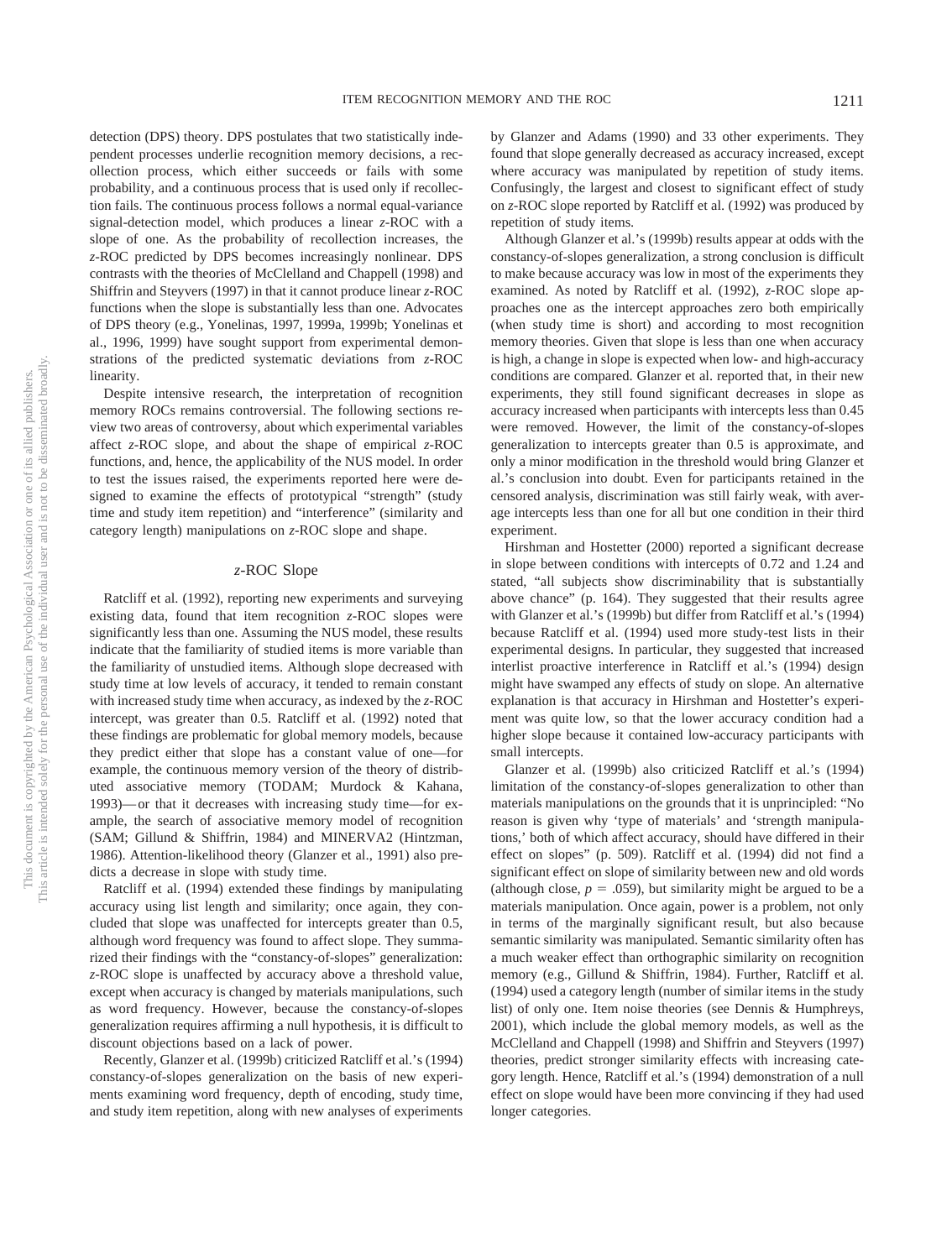Shiffrin, Huber, and Marinelli (1995) investigated the effects both of semantic and orthographic similarity and of category length and strength on recognition memory. Results were generally in accord with the differentiation version of the SAM theory (Shiffrin, Ratcliff, & Clark, 1990), which predicts that similarity and category length affect *z*-ROC slope, but that category strength does not. However, the evidence for an increase in the hit rate with category length (predicted by SAM) was weak and inconsistent, despite a clear increase in the false-alarm rate. A ceiling effect on hit rates was unlikely, as accuracy was low, so Shiffrin et al. (1995) suggested a dual-process explanation (e.g., Atkinson & Juola, 1974; Mandler, 1980). They speculated that hits could sometimes result from recollection but that recollection becomes less effective as category length increases. As familiarity-based increases in hit rate with category length trade off with decreased hit rates due to recollection, the effect of a category length on overall hit rate is weakened.

Several features of Shiffrin et al.'s (1995) design were not conducive to finding strong effects of category length. Categories were embedded in very long lists in order to avoid participants becoming aware of the category length manipulation and adjusting their decision criteria. For the SAM model, category length as a proportion of list length determines the magnitude of the category length effect. Hence, it is not surprising that Shiffrin et al. found only weak effects of category length on accuracy, although the effects were significant. Another problem is that Shiffrin et al.'s design did not yield a sufficient number of observations for analyses of individual-participant *z*-ROCs. Fits of the SAM model to averaged *z*-ROCs were swamped by variance due to betweensubjects differences and variance due to long lists. As a result, the fits were unable to capture even their weak effects of category length on accuracy, because extremely high estimates of old familiarity variance were necessary to accommodate the average *z*-ROC slope.

In summary, the effect on *z*-ROC slope of manipulations that affect accuracy are controversial, and experimental evidence is inconsistent. Ratcliff and colleagues (Ratcliff et al. 1992; Ratcliff et al., 1994) have found that slope is unaffected by study time, although repetition produced a marginal effect. Glanzer and colleagues (1999a, 1999b) found clear effects of massed study time, but not spaced study repetitions. Where there is agreement that slope and accuracy change together (e.g., materials manipulations such as word frequency), no explanation is evident as to why these cases differ. Ratcliff et al. (1994) found that similarity, which appears to be a materials manipulation, produced at best a marginal effect on slope, contradicting the predictions of SAM. In contrast, Shiffrin et al. (1995) supported SAM's general account of similarity and category length effects. However, they could not obtain satisfactory fits of the SAM model and needed to invoke a qualitatively specified dual-process mechanism. The next section examines a quantitative dual-process theory, which Yonelinas (1994) proposed as an explanation of results about both *z*-ROC slope and *z*-ROC shape.

#### *z*-ROC Shape

Yonelinas (1994) proposed DPS theory as a unifying account of experimental results on *z*-ROC slope. DPS theory predicts linear *z*-ROCs with unit slope when recollection is absent. As the probability of recollection increases, *z*-ROC functions become progressively more concave upward (i.e., U-shaped), and the slope of a straight-line fit to the *z*-ROC function becomes progressively less than one. Consequently, the shape of *z*-ROC data can be used to adjudicate between DPS theory and the NUS model, particularly when slope estimates are less than one. Because DPS theory and the NUS model both have two free parameters, and hence similar flexibility, they can also be compared by goodness of fit to *z*-ROC data.

Yonelinas (1994) used DPS theory to provide a principled explanation of Ratcliff et al.'s (1994) constancy-of-slopes generalization. A simulation demonstrated that simultaneous increases in recollection and familiarity resulted in an increase in *z*-ROC intercept with no change in slope, whereas a change in recollection alone increased the intercept and decreased the slope. Yonelinas hypothesized that manipulations affecting interference, in which he included lag and delay manipulations (Donaldson & Murdock, 1968; Gehring, Toglia, & Kimble, 1976) as well as materials manipulations, change only the probability of recollection, whereas strength manipulations, such as study time, cause simultaneous changes in both the signal detection and recollection components. Hence, DPS provides a potential explanation of the constancy-of-slopes generalization.

The only evidence for concave upward *z*-ROCs in item recognition comes from Yonelinas et al. (1996) in conditions that may have promoted recollection, such as requiring source recall. Glanzer et al. (1999b) found virtually no evidence for concave upward functions in their extensive review of *z*-ROC results for item recognition. They concluded that: "[upward] concavity is not a general characteristic . . . [and] does not present a general explanation of [*z*]ROC slopes" (p. 512). Ratcliff et al. (1995) also found no support for concave upward deviation in the data of Ratcliff et al. (1994) and that estimates of recollection probability obtained by fitting Yonelinas's (1994) model changed in an unreasonable way for these data. Yonelinas (1994) found similar unreasonable changes in recollection estimates but attributed them to floor and ceiling effects. Ratcliff et al. (1995) noted that floor and ceiling effects cannot provide a similar explanation for their findings.

Yonelinas (1999b) countered Glanzer et al.'s (1999b) criticism of DPS theory by showing that it provided good fits (see his Figure 3) to 10 of Glanzer et al.'s averaged data sets. However, this defense is open to criticism because a good fit does not, by itself, provide strong evidence for a model (Roberts & Pashler, 2000). This is particularly true of ROC data, as both observed ROC curves and ROC curves predicted by any reasonable theory are constrained to always be nondecreasing. The DPS theory and the NUS model are also exactly equivalent when *z*-ROC slope equals one, with differences only emerging as slope decreases. Hence, the fit of these models would be expected to be similar.

To check Yonelinas's (1999b) findings, the DataThief (Huyser & van der Laan, 1994) software was used to measure the 10 data sets from his Figure 3 and fits of both DPS theory and the NUS model obtained as described by Yonelinas (1999b) (i.e., least squares on probabilities). Figure 1 displays the data from Glanzer et al.'s (1999b) Experiment 1 and the DPS fits. As reported by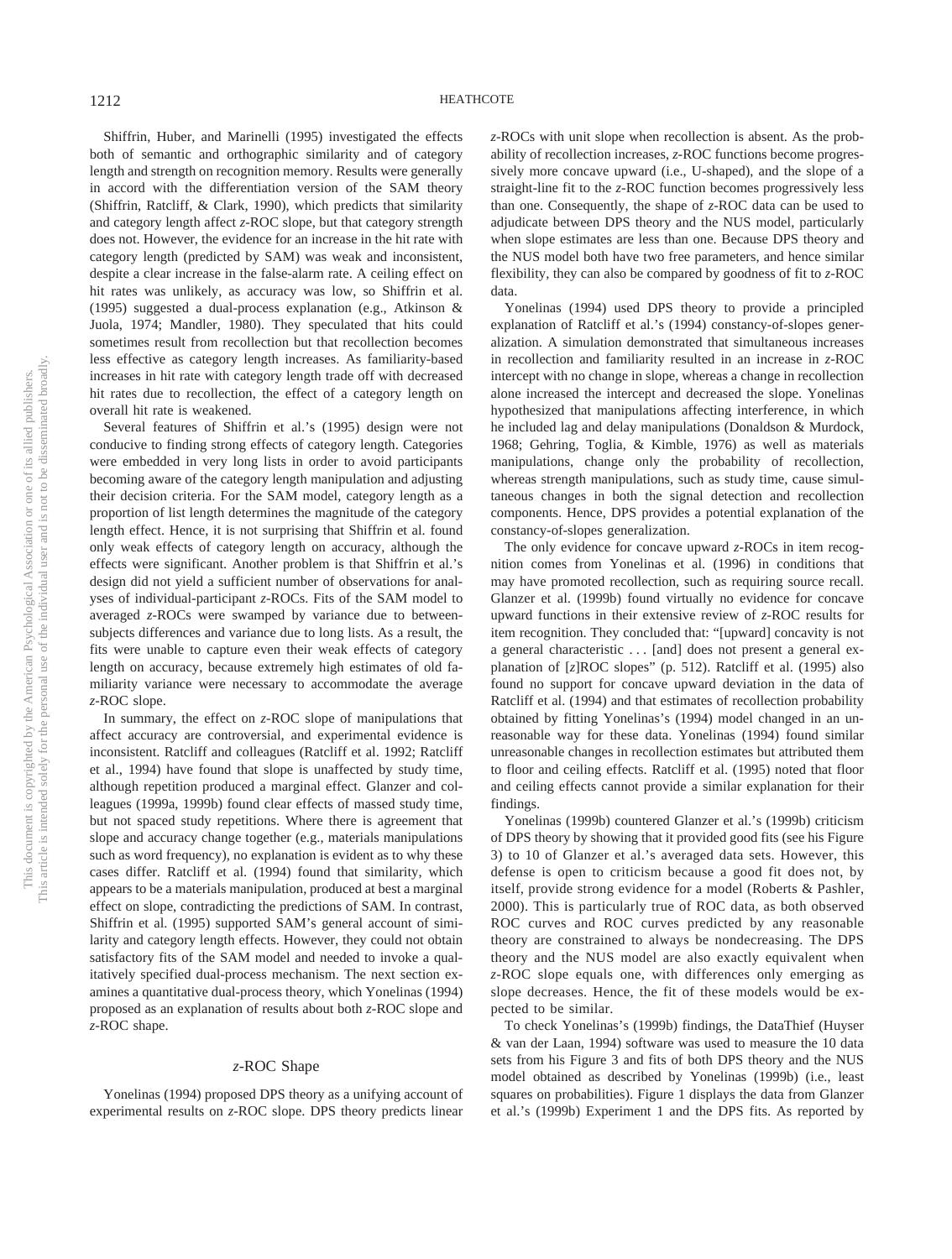

*Figure 1.* Fits of the dual-process model to data from Glanzer et al.'s (1999b) Experiment 1 measured from Yonelinas's (1999a, 1998b) Figure 3.  $H =$  hit probability;  $FA =$  false-alarm probability. Plotting symbols correspond to the four experimental conditions. Open circles represent short study and high word frequency; plus signs represent long study and high word frequency; cross marks represent short study and low word frequency; open triangles represent long study and low word frequency.

Yonelinas, the average  $R^2$  for the NUS model was superior to that of DPS only in the fourth decimal place. However, the NUS model fit better than DPS for every one of the 10 curves, a significant result by a binomial test. As shown in Figure 1, where *z*-ROC slope was shallow, a concave upward bend was evident in the DPS fits, but where slope was near one, DPS fits were close to linear<sup>1</sup> (cf. Ratcliff et al., 1995). The correlation of the difference in  $R^2$ between the two models and *z*-ROC slope was also significant (*r* .67,  $p = .03$ ), indicating that the fit of DPS theory became worse as *z*-ROC slope decreased.

Ratcliff et al. (1994) proposed an alternative explanation of nonlinear *z*-ROCs, where responses based on the NUS model are contaminated with guesses. They found that even a small proportion of guesses that were uniformly distributed across confidence levels produced a concave downward (i.e., inverted U-shaped) *z*-ROC. Because guessing responses are assumed to be relatively rare, they cause only small changes in response probabilities. However, their effect is still appreciable for rare responses (e.g., high-confidence false alarms and misses in accurate responding), where the proportional change due to guessing is large. The effect of guessing on rare responses is also emphasized in *z*-ROC plots by the highly nonlinear nature of the *z*-transformation for probabilities near zero or one.

DPS theory predicts an excess of high-confidence hits, resulting in the strongest deviations from linearity occurring upward and on the left of the *z*-ROC function. Ratcliff et al.'s (1994) guessing model, in contrast, produces downward deviations on the right side of the *z*-ROC and rightward deviations on the left side of the *z*-ROC. It is difficult to compare the two models using goodness of fit because the guessing model has one more parameter than DPS theory. However, the distinct patterns of deviations from linearity mean that *z*-ROC shape can be used to compare them, by counting the number of cases that display concave upward versus downward shape (cf. Glanzer et al., 1999b).

In summary, Yonelinas's (1994) DPS theory may, in principle, provide an explanation of exceptions to the constancy-of-slopes generalization. However, direct evidence for DPS theory in item recognition, concave upward *z*-ROCs, is lacking. As *z*-ROC slopes less than one are commonly seen in item recognition paradigms, and DPS theory must assume concave upward *z*-ROC functions to account for slopes less than one, its explanation of the constancyof-slopes generalization is open to question.

#### Overview of Experiments

The present experiments test both Yonelinas's (1994) DPS theory and Ratcliff et al.'s (1992) constancy-of-slopes generalization in item recognition. All experiments used a prototypical method of manipulating interference: item similarity. Experiments 1 and 2 were designed to investigate semantic and orthographic similarity, respectively, and Experiment 3 was designed to investigate the category length effect for orthographic similarity. Similarity and category length were manipulated as within-subjects variables. DPS theory predicts that similarity and category length will affect *z*-ROC slope, because they are interference manipulations, whereas the constancy-of-slopes generalization predicts that slope will not be affected by similarity and category length.

In Experiments 1 and 2 study time was also manipulated. Manipulation of accuracy through study time is the prototypical case in which Ratcliff et al.'s (1992) constancy-of-slopes generalization should hold. DPS theory also predicts that *z*-ROC slope will not change if accuracy is manipulated by study time. Study time was manipulated in two ways between subjects: by repeating study of the same item at spaced intervals (the spaced condition) and by increasing the time of a single study presentation (the massed condition). Comparison of these two manipulations of study time is of interest because previous evidence suggests that they may have different effects on *z*-ROC slope.

Memory is better for spaced than massed study when the study– test lag is moderate or large compared with the lag between spaced repetitions (Glenberg, 1976) as was the case in the present experiments. In recognition memory, the spaced advantage is usually attributed to deficient study of the massed repetitions. Greene (1989) found that the spacing effect disappeared under incidental learning conditions. He suggested that the spacing effect in cuedmemory tests such as item recognition is due to voluntary rehearsal; participants assume that a massed repetition's greater familiarity indicates that it requires less rehearsal. However, Challis (1993) found that the spacing effect could occur with incidental learning, as long as the orienting task required lexical–semantic processing. He suggested that the spacing effect in recognition is due to an involuntary reduction in the study of massed repetitions due to lexical–semantic priming from earlier presentation. The intentional study conditions used in the present experiments make

<sup>&</sup>lt;sup>1</sup> Note that differences between the models are hard to see in probability plots as in Yonelinas's (1999b) Figure 3 but are clearer in *z*-transformed plots. When  $R^2$  was calculated on observed and predicted *z* values rather than probabilities, the average difference in fit between the models was also larger, occurring in the third decimal place.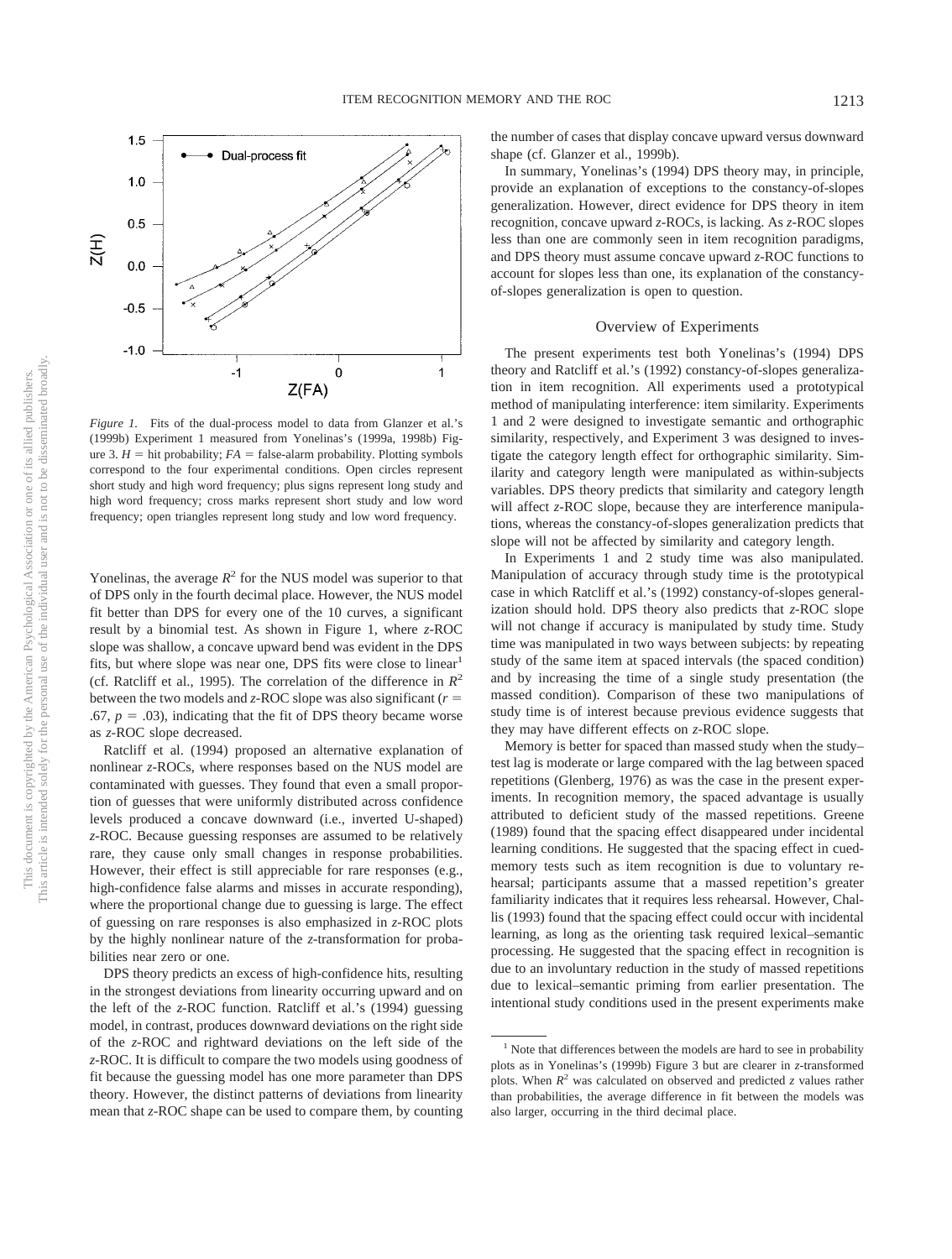it likely that participants will engage in lexical–semantic processing and hence produce a spaced advantage.

Several aims constrained the design of the experiments. Most important, *z*-ROCs had to be estimable for each individual participant and condition. Averaged *z*-ROCs confound between-subjects variance and intrinsic variance in familiarity. It is the intrinsic variance of familiarity that is the subject of recognition memory theories. Most of the analyses of Glanzer et al. (1999b) and Ratcliff et al. (1992, 1994) used averages over participants. For these analyses, changes in slope may have been produced by changes in individual differences rather than changes in familiarity variance. Conversely, a failure to detect a change in slope may have been caused by an interaction of individual differences and familiarity variance effects.

A second design constraint was that good accuracy was necessary in all conditions, so that finding an effect on *z*-ROC slope could not be attributed to the inclusion of a low-accuracy condition. This aim was facilitated by the use of short study lists. Short lists are also desirable because, as demonstrated by Gronlund and Elam (1994), long lists yield *z*-ROC slopes close to one. Within the global memory model framework, this occurs because differences between new and old familiarity variance are swamped in long lists by variance due to small matches from the large number of study list items. The shallow slopes that occur with short lists provide a powerful test of Yonelinas's (1994) DPS theory, because it cannot predict such slopes without easily detectable nonlinearity in *z*-ROCs (Ratcliff et al., 1995).

Experimental effects and sample sizes had to be large so that a failure to find *z*-ROC slope differences could not be attributed to a lack of power. In pilot testing, large effects were achieved by doubling study time and using one versus two repetitions. A large effect of similarity was found when one third of the study list consisted of similar words, the level adopted in Experiments 1 and 2. Large effects of category length were achieved in Experiment 3 by using between one sixth and one half similar words in study lists.

Strong effects of similarity also required careful selection of words. Similar words were drawn from pools of 24 words with high mutual similarity (see Appendixes A and B). Semantically similar lists consisted of the 24 most frequently produced words in response to category labels for a sample of 620 Australian participants (Casey, 1988). Inspection of these lists reveals that they are largely similar to standard lists but also contain some unique local usages. These usages were appropriate for the participants in the present experiments, as Casey's sample was drawn from the same population (university students from New South Wales in Australia). Orthographically similar lists, with an average of more than 50% identical letters in corresponding positions, were produced by a computer-aided search of the Medical Research Council (MRC2) database (Coltheart, 1981).

#### Analysis Techniques

Estimates of the NUS model for each individual participant were obtained using a maximum-likelihood procedure that estimates parameters for any number of within-subject conditions simultaneously (Kijewski, Swensson, & Judy, 1989), rather than being limited to pairs of conditions (cf. Dorfman & Alf, 1969; Grey & Morgan, 1972; Ogilve & Creelman, 1968). Simultaneous estimation provides parameter values relative to a reference condition, which by assumption has a familiarity distribution with a mean of zero and standard deviation of one. The simultaneous estimation method also assumes that the same decision criteria are used for all conditions. Given that these assumptions are true, the simultaneous estimation procedure is more efficient than procedures based on pairwise estimation (Kijewski et al., 1989).

The large numbers of similar words in study lists may have made the similarity manipulation obvious to some participants. Hence, they may have used different decision criteria for similar and dissimilar words and for lists having different category lengths. As a means of avoiding violation of assumptions, simultaneous maximum-likelihood estimation was carried out separately for similar and dissimilar words and for different category lengths. Within these conditions, parameters for new weak and strong conditions, which must have the same decision criteria, were estimated simultaneously, using the new condition as a reference.

The primary method of presenting the goodness-of-fit results for the NUS model is graphical: plots of *z* scores for each condition on the ordinate against the  $z$  scores for the reference distribution. However, simply plotting average observed *z* scores and *z* scores obtained by averaging parameters from individual model fits can be quite misleading when missing values are present. Some participants had missing values because the *z* transformation is undefined for probabilities of zero or one, a common occurrence for the incorrect high-confidence rating categories when, as in the present experiments, accuracy was high.<sup>2</sup>

The solution adopted here was to plot the data as average deviations from the *z* values predicted by the average model (i.e., the model with parameters that were the average of each participant's parameter estimates). This provides an accurate reflection of average deviations from the NUS model. Plots include 95% normal confidence intervals (i.e.,  $\pm$  1.96 *SD(d<sub>i</sub>*)/ $\sqrt{n}$ , where *n* is the number of participants and  $d_i$  is the  $i^{\text{th}}$  participant's deviation) for both  $z(H)$  (vertical bars) and  $z(FA)$  (horizontal bars). When inspecting plots, comparison of the NUS model predictions (solid points) and the confidence intervals are useful for determining the reliability of deviations in  $z(H)$ ,  $z(FA)$ , or both. It is important to note that the NUS model may accurately fit *z*(*H*) but fail for *z*(*FA*), or vice versa, for any given point. For example, most of the large deviations observed in the following experiments were for (rare) high-confidence errors, whereas very little deviation was seen for the corresponding (common) high-confidence correct responses.

Goodness of fit was also quantified using a chi-square test. Simulation studies have shown that this test results in rejection of the null hypothesis too often (Metz, 1988, as cited in Kijewski et al., 1989) unless the expected number of observations is greater than five in all rating categories. This was often not the case for high-confidence errors, so a tight rejection criterion of  $p < .01$  was selected. The results for the chi-square tests were also used to

<sup>2</sup> Empirical corrections often used to obtain defined *z* estimates when probabilities are zero or one are not appropriate for *z*-ROC estimation where accuracy is high because cases occur in which intermediate as well as extreme categories have undefined *z* values (e.g., no false alarms in the two most extreme *old* response confidence categories).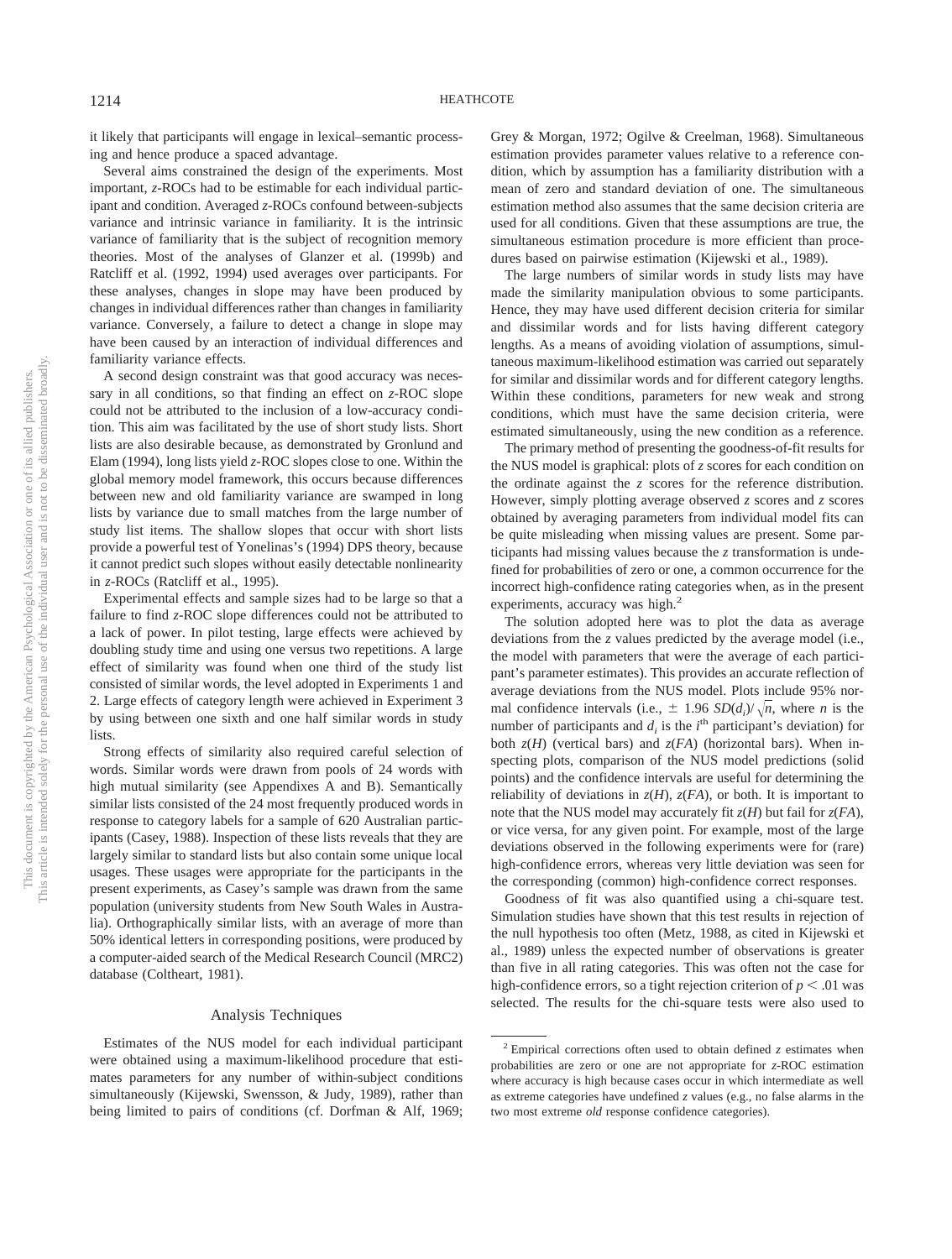select cases for further analysis of the pattern of deviation, using the quadratic regression method of Glanzer et al. (1999b). Any *z*-ROC with significant deviation according to a liberal criterion of  $p < 0.10$  was subject to quadratic regression analyses. The signs of quadratic regression coefficients were used to assess whether individual *z*-ROCs were concave upward, as predicted by DPS theory, or concave downward, as predicted by Ratcliff et al.'s (1994) guessing model. Unless otherwise specified, significance of inferential tests was assessed at the .05 level.

Accuracy was analyzed using both the intercept (*I*) and intercept divided by slope (*D*-) estimates. Analyses of *I* have been reported in most previous ROC studies and so are provided for comparison. Analyses of  $D'$  are reported as slope, and hence the relative values of *I* and *D'* may vary across conditions. Measures combining estimates of old and new variance, such as

$$
d_a = (\mu_o - \mu_n)/\sqrt{(\sigma_n^2 + \sigma_o^2)/2}
$$

and

$$
d_e = (\mu_o - \mu_n)/((\sigma_n + \sigma_o)/2)
$$

fall between  $I$  and  $D'$  estimates, regardless of slope, so analysis of both *I* and *D'* provide a broad characterization of effects on accuracy.

## Experiment 1

Experiment 1 was designed to examine the effect of semantic similarity and study time, weak (3 s/pair) versus strong (6 s/pair), as within-subject variables. Study words were presented in pairs and participants instructed to create associations between pair members in order to focus study on the currently presented pair. Spaced versus massed presentation of strong items was a betweensubjects variable. Participants simultaneously indicated whether a test word was new or old and their confidence on a 6-point scale.

#### *Method*

*Participants.* The 64 participants were students at the University of Newcastle, Australia, who volunteered to participate in a 1-hr session. Half of the participants were randomly allocated to the massed study condition and half to the spaced study condition.

*Apparatus and stimuli.* An IBM-PC clone with a color monitor presented stimuli and recorded responses. Confidence ratings were obtained using the *z*, *x*, *c*, **.**, ., and / keys, indicating *Sure New*, *Probably New*, *Possibly New*, *Possibly Old*, *Probably Old*, and *Sure Old*, respectively. During testing, the words *Sure*, *Probably*, *Possibly*, *Possibly*, *Probably*, and *Sure* were arrayed across the bottom of the screen with the words *New* and *Old* above *Probably* on the left and right, respectively. Timing and the synchronization of stimulus presentation with screen refresh were achieved using Heathcote's (1988) programs.

Similar stimuli were drawn from sets of 24 words from 18 categories (see Appendix A). The set of dissimilar stimuli consisted of 776 words selected so that they did not come from any of the categories used for similar words. Forty of the dissimilar words were used for practice and the remaining 736 for testing. The 736 dissimilar words were approximately matched to the similar words on their average natural log Kučera–Francis and Thorndike–Lorge counts (taken from the MRC2 database; Coltheart, 1981). Nonzero Kučera–Francis counts were available for all dissimilar words and all but 36 similar words. Nonzero Thorndike–Lorge counts were available for all but 16 dissimilar words and 31 similar words. Only 7 similar words had zero Kučera–Francis and Thorndike–Lorge counts. The average natural log frequency was 3.89 for dissimilar words and 3.54 for similar words.

*Procedure.* Participants studied and were tested on one practice list and 18 experimental lists of 20 words. Each study list took 36 s to present. Study words were presented as pairs in white text in the middle of a black screen. Participants were instructed to form associations between pairs of words and to rehearse only the pair of words that was on the screen during study-list presentation. Pair members were always both from the similar word set or both from the dissimilar word set.

The first and last pair in each study list was presented for 3 s. One of these four "buffer" words was randomly selected for testing, but the response to it was not recorded. On average, half of the pairs presented in the middle 30 s of the study list were similar and half were dissimilar. For half of the massed-study lists, four "strong" pairs were presented for 6 s each, followed by two "weak" pairs presented for 3 s each. For the other half of the massed lists, four weak pairs were presented for 3 s each, followed by three strong pairs presented for 6 s each. For spaced study, each pair was presented for 3 s and no two identical pairs followed each other. Each study list had two, three, or four strong pairs, which were presented twice, and six, four, or two weak pairs, respectively, which were presented once. The first presentation of the strong pairs always occurred in the first four pairs after the first buffer pair. Apart from these constraints, the presentation order was random.

Following study, the screen was blank for 1 s, and then a new screen appeared asking participants to initiate testing by pressing a space bar. Test words were presented in random order and consisted of the 19 new words not seen during study, a buffer word, and 13 words selected at random from the set of nonbuffer words presented during study. For each participant and study-test cycle, old and new words were randomly selected without replacement from a list of similar words and from the pool of dissimilar words.

A test screen displayed the test word at the center of the screen and a visual-analogue representation of the confidence rating scale at the bottom of the screen. When a participant responded, the corresponding word on the rating scale flashed for half a second. *New* responses were made with the left hand and *old* responses with the right hand. The next test screen was presented 1 s after the previous response. At the end of a study-test cycle, the screen went blank for 2 s. A new screen then appeared asking the participant to press any key to begin the next study-test list. Participants were encouraged to take a break at this point if they desired.

At the start of the session, all participants studied, and were tested on, a practice list constructed from the same set of 40 dissimilar words. The response procedure was described to participants, and they were encouraged to make use of all confidence ratings and to respond as rapidly as was compatible with maintaining high accuracy. Participants were not informed about the manipulation of word similarity. The procedure for the practice list was identical to that for the experimental lists, except that, following the practice test, participants were given feedback about the number of their responses in each confidence category. The experimenter discussed this feedback with the participant and emphasized the need to use all confidence categories. Participants were instructed to achieve this aim by adjusting their definitions for each confidence category (e.g., by reserving *sure* responses for occasions on which they were "absolutely and completely sure" if they tended to neglect low-confidence responses). They were discouraged from randomly responding or choosing rarely used confidence categories without reference to their actual feeling of confidence. At the conclusion of the session, participants were thanked for their participation and any questions about the experiment answered.

#### *Results and Discussion*

*NUS fit.* Figure 2 illustrates the fit of the NUS model to the confidence data. Only 2 of 64 fits in the spaced condition and 4 of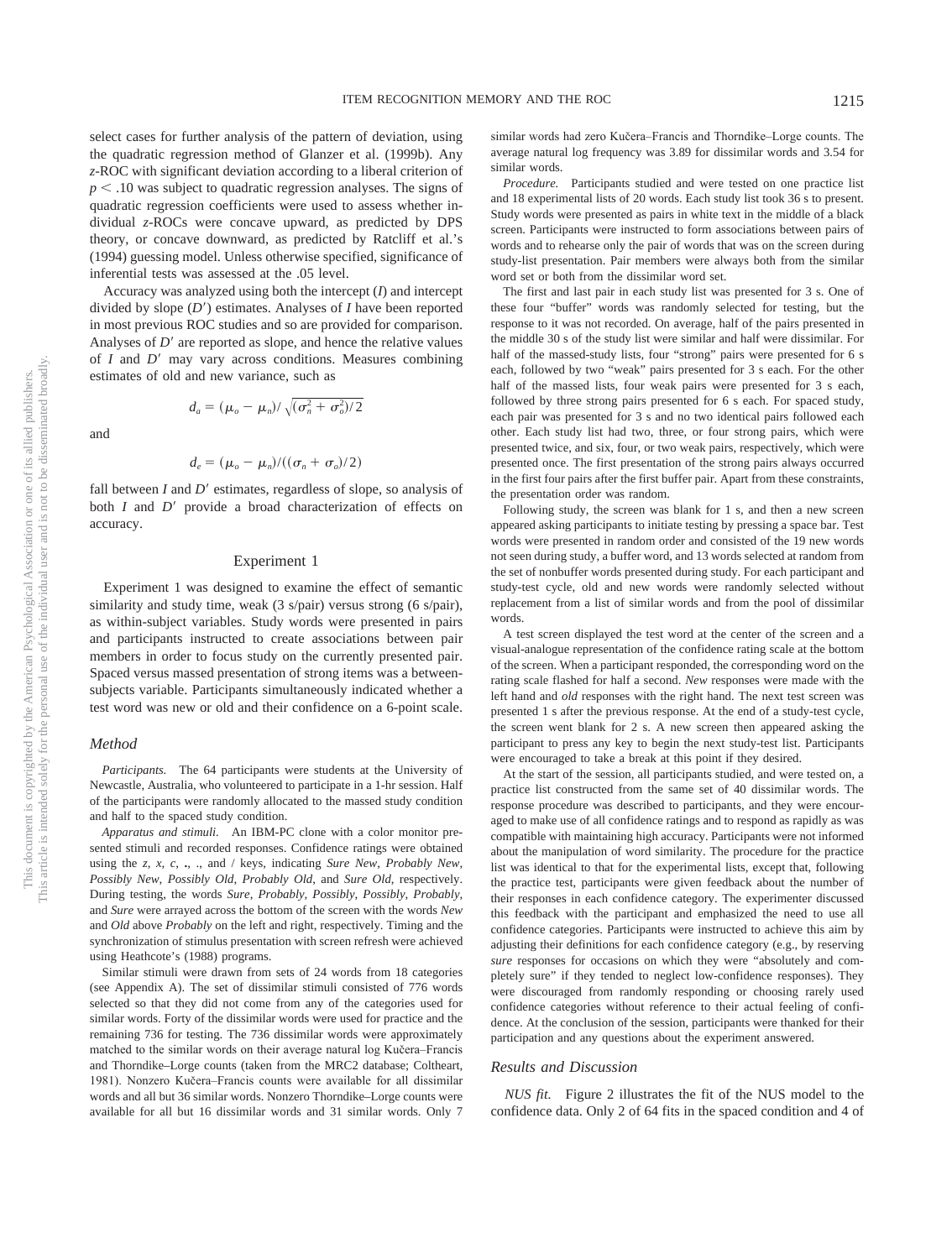

*Figure 2.* Experiment 1 (semantic similarity): Average *z*-transformed receiver operating characteristic functions for the unequal-variance normal model (solid lines) fit separately to dissimilar and similar words, and 95% confidence intervals on the average deviations of the observed *z* scores from the *z* scores predicted by the model, with means joined by dotted lines. *D'* is intercept divided by slope, and all estimates are the average of the individual participant's estimates.  $H =$  hit probability;  $FA =$  false-alarm probability.

64 fits in the massed condition were rejected by the chi-square test at the .01 level. The most pronounced deviations occurred for the most infrequent types of responses: high-confidence errors (i.e., hits on the upper right of the figure and false alarms on the lower left of the figure). Participants produced more high-confidence errors, to both new and old words, than predicted by the NUS model. As previously discussed, a small excess of high-confidence errors is consistent with an underlying NUS process contaminated by a small proportion of guesses.

Two factors mitigate the deviations from the NUS model's prediction of *z*-ROC linearity. First, missing values were common for the deviant ratings because many participants did not make high-confidence errors. Second, the deviations are exaggerated in the plots because the *z* transform amplifies small probability differences near zero or one. At most, these deviations represent a difference between expected and observed probabilities of .009 and a corresponding frequency difference of only 0.54 responses (for strong similar hits in the massed condition; see Figure 2B). In short, the deviations for high-confidence errors are at least partially due to floor and ceiling effects that would be expected given the good overall discrimination between old and new words.

One aspect of the observed misfit not attributable to guessing and/or floor and ceiling effects was evident at the boundary between *new* and *old* responses in the strong massed similar condition. The difference between expected and observed probabilities was .023 with a corresponding frequency difference of 1.34 responses. This pattern of misfit was not evident in any other condition of any experiment reported here, so its origin is unclear.

Where deviation occurred at the individual level, it followed a consistent concave downward pattern. For cases with significant misfit according to the chi-square test at the .1 level (the liberal criterion used to select individual *z*-ROCs for polynomial regression analysis), negative quadratic coefficients indicative of concave downward deviation were found for 24 of the 28 polynomial regressions of  $z(H)$  against  $z(FA)$ . Hence, the observed minor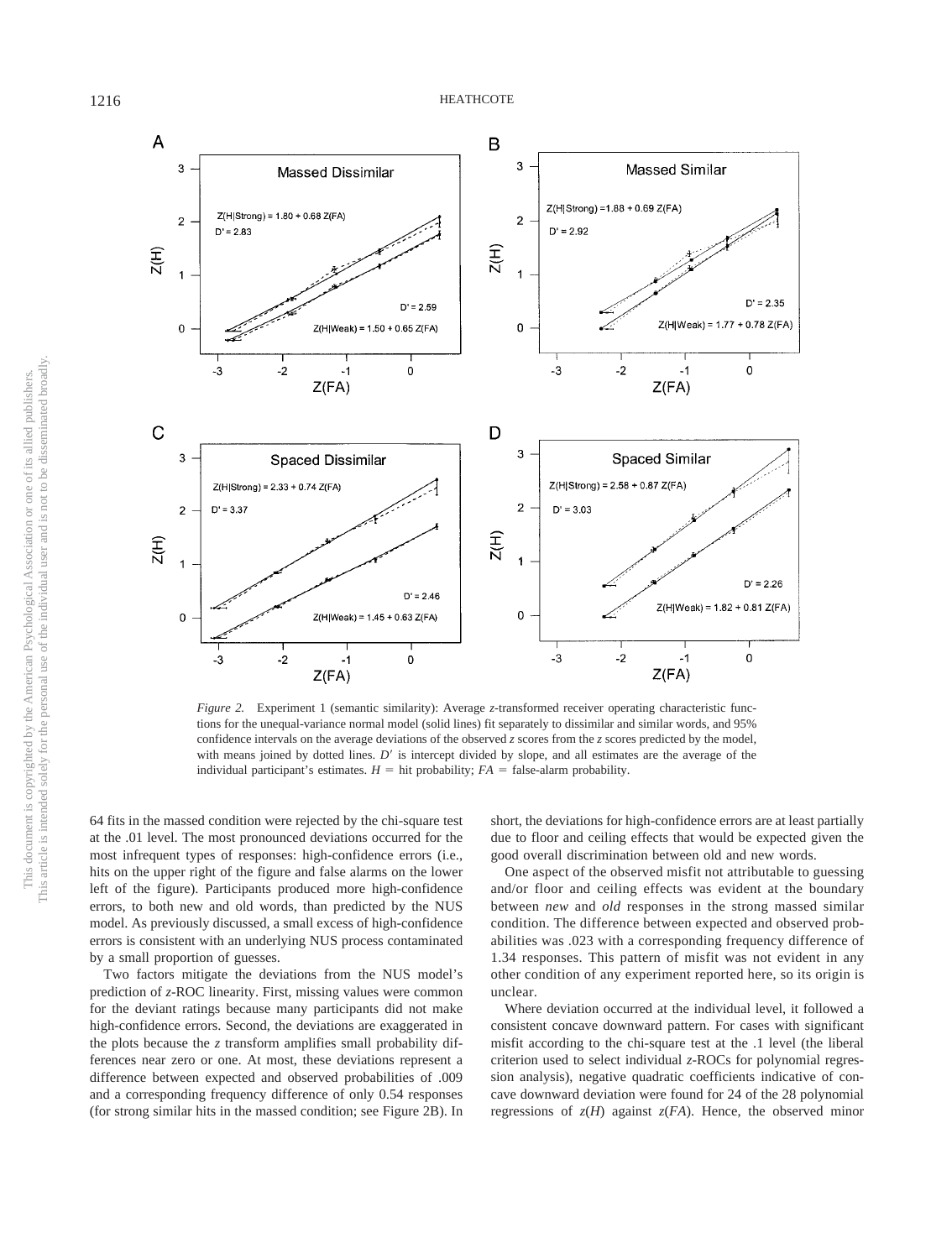deviations from a linear *z*-ROC function are consistent with a small percentage of guessing responses for some participants.

In summary, there was no support for the pattern of deviations predicted by Yonelinas's (1994) DPS theory, despite the fact that the slopes were much less than one, so deviations should have been large enough to detect. In particular, the critical high-confidence hit results were extremely well predicted by the NUS model, and virtually no concave upward deviation was found in individual *z*-ROCs.

*z-ROC parameters.* Figure 2 displays the intercept, slope, and D' (intercept divided by slope) estimates calculated by averaging the estimates from individual fits. Similar slope was greater than dissimilar slope,  $F(1, 62) = 9.68$ ,  $MSE = 0.084$ . The interaction between similarity and study distribution just achieved significance,  $F(1, 62) = 4.02$ ,  $p = .049$ , as the difference between dissimilar and similar slope was greater for weak than strong items. These results cast doubt on Ratcliff et al.'s (1994) constancy-of-slopes generalization for the effect of similarity.

The effect of study time on slope was weaker than the effect of similarity on slope. On average, strong slope was less than weak slope for massed study, but the order was inconsistent for similar and dissimilar words (see Figure 2B vs. Figure 2A). For spaced study, in contrast, strong slope was greater than weak slope for both similar and dissimilar words (see Figure 2D vs. Figure 2C). The different effects of massed and spaced study on slope were reflected in a significant interaction between study distribution and study time,  $F(1, 62) = 6.21$ ,  $MSE = 0.024$ .

Separate analyses of the massed and spaced conditions revealed a significant main effect of study time on slope for the spaced condition,  $F(1, 31) = 4.86$ ,  $MSE = 0.05$ , but not for the massed condition,  $F(1, 31) = 1.43$ ,  $MSE = 0.024$ . No other effects were significant, except the interaction between study time and similarity in the massed condition,  $F(1, 31) = 4.66$ ,  $MSE = 0.021$ , reflecting the greater effect of study time on slope for similar than dissimilar words. A *t* test of similar word data from the massed condition (see Figure 2B) showed that weak slope was significantly greater than strong slope,  $t(31) = 2.33$ ,  $SE = 0.038$ .

The results for spaced study reject Ratcliff et al.'s (1994) constancy-of-slopes generalization because spaced study caused a significant increase in slope. The global memory models cannot account for these results, as they predict that slope should either decrease (SAM, MINERVA2) or stay constant (TODAM). The results for massed study are more ambiguous. For similar words, massed study decreased slope as predicted by SAM and MINERVA2, but for dissimilar words it had little effect. In all cases slope was clearly less than one, contradicting the predictions of TODAM.

For *z*-ROC intercepts, the interaction between study distribution and study time was highly significant,  $F(1, 62) = 34.2$ ,  $MSE =$ 0.136, with spaced strong study greater than massed strong study. The same was true for the *D'* measure,  $F(1, 66) = 15.0$ ,  $MSE =$ 0.212. The effect of similarity on the intercept was surprising; the similar intercept was greater than the dissimilar intercept, *F*(1,  $62$ ) = 19.2,  $MSE = 0.193$ . For the *D'* measure, in contrast, similar was less than dissimilar, except for strong massed study. Although the main effect of similarity on *D'* was not significant,  $F(1, 62) =$ 2.09,  $MSE = 0.936$ , the three-way interaction between all factors was just significant,  $F(1, 62) = 4.09$ ,  $MSE = 0.212$ ,  $p = .049$ ,

consistent with dissimilar accuracy's being greater than similar accuracy in all but the strong massed condition.

In summary, accuracy increased with study time, with a greater increase for strong spaced than strong massed study. Similarity had opposite effects on the two accuracy measures derived from the *z*-ROC fits, reflecting the strong effect of similarity on *z*-ROC slope. *z*-ROC intercepts generally indicated better accuracy for similar than for dissimilar items, whereas  $D'$  generally indicated the opposite ordering. Overall, accuracy was high, with the median intercept being 2.01. Hence, the observed changes in *z*-ROC slope were not due to the inclusion of low-accuracy data.

#### Experiment 2

Experiment 2 was almost identical to Experiment 1, except that similarity was manipulated orthographically.

#### *Method*

*Participants.* The 68 participants were students at the University of Newcastle, Australia, who volunteered to participate in a 1-hr session. Half of the participants were randomly allocated to the massed conditions and half to the spaced condition.

*Apparatus, stimuli, and procedure.* The same apparatus was used as in Experiment 1 but with different stimuli. The stimuli consisted of 36 sets of 56 words each, 24 words having high mutual orthographic similarity and 32 words having low mutual similarity, and low similarity to the 24 highly similar words. Words in each set had the same number of letters, with 9 five-letter, 12 six-letter, 9 seven-letter, and 6 eight-letter sets (see Appendix B for a full listing). Orthographic similarity was measured by "overlap": the percentage of identical letters in the same positions. The similarity of each word to all other words in its list was calculated by the overlap measure and averaged for each set of words. Pairs of similar words had an average 58.5% overlap, pairs of dissimilar words 2.9% overlap, and pairs of similar and dissimilar words 0.7% overlap. All words had at least one occurrence in the Kučera–Francis counts (taken from the MRC2 database; Coltheart, 1981), and similar and dissimilar words were equated on average natural log word frequency (2.076 for similar words and 2.099 for dissimilar words).

The experimental procedure was identical to that of Experiment 1, except for one detail of study-test list construction. The 18 experimental lists for each participant were drawn randomly without replacement from the pool of 36 word sets. Each study-test list was constructed by random selection from the 24 similar and 32 dissimilar words in each set, rather than dissimilar words being drawn from a common pool as in Experiment 1.

#### *Results and Discussion*

*NUS fit.* Figure 3 illustrates the fit of the NUS model. Significant misfit (at the .01 level) occurred for only 2 of the 68 fits in the massed condition, in both cases for dissimilar words, and for 4 of the 68 fits in the spaced condition, twice for dissimilar and twice for similar words. Misfit was mainly evident in the spaced condition, where dissimilar words had an excess of high-confidence false alarms (see Figure 3C), whereas similar words had an excess of high-confidence misses (see Figure 3D). The misfit was small, being at most .006 in probability and 0.4 in response frequency. As in Experiment 1, the pattern of deviation was systematically concave downward. For cases with significant chi-square misfit at the .1 level, 22 of the 26 had negative quadratic coefficients consistent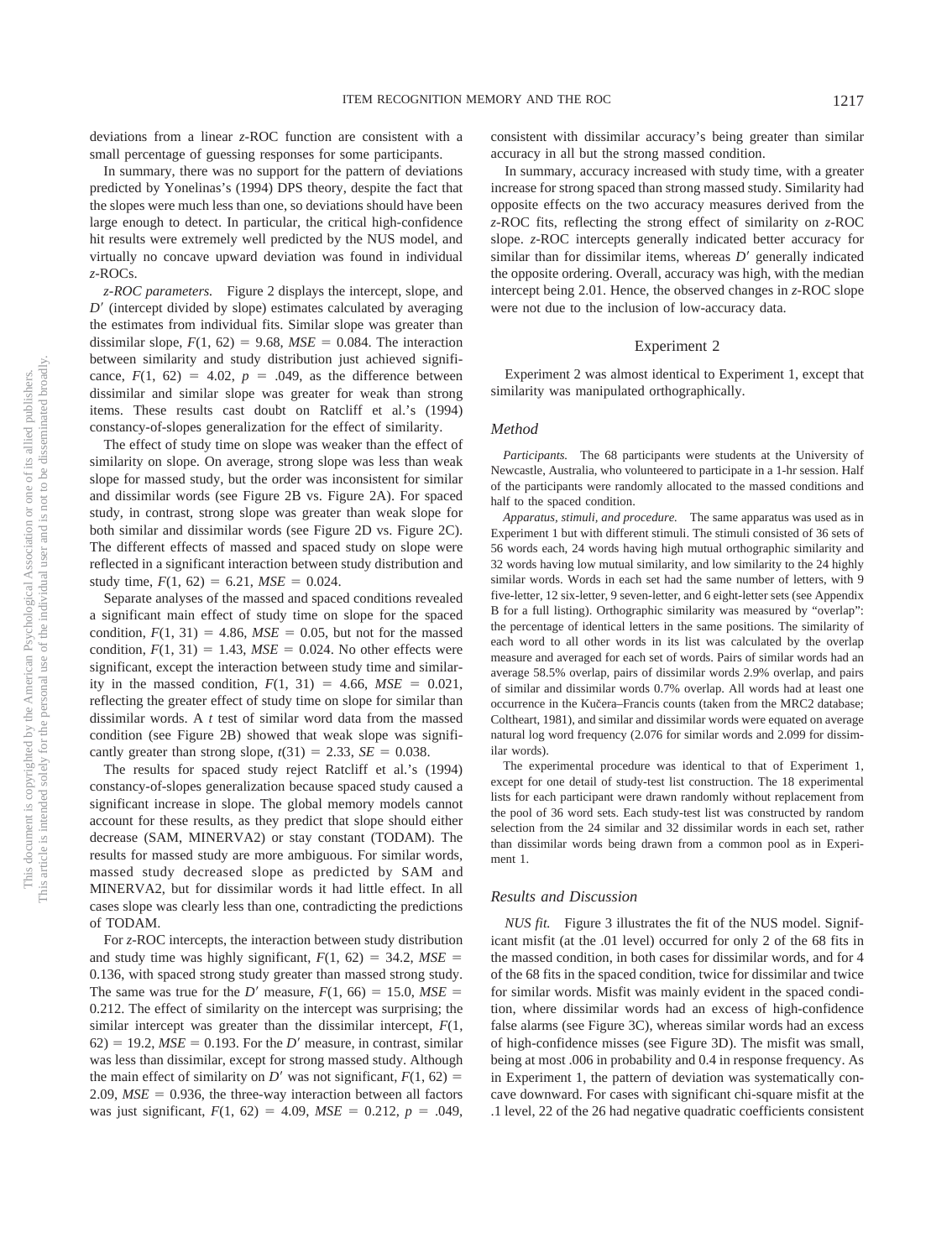

*Figure 3.* Experiment 2 (orthographic similarity): Average *z*-transformed receiver operating characteristic functions for the unequal-variance normal model (solid lines) fit separately to dissimilar and similar words, and 95% confidence intervals on the average deviations of the observed *z* scores from the *z* scores predicted by the model, with means joined by dotted lines. *D'* is intercept divided by slope, and all estimates are the average of the individual participant's estimates.  $H =$  hit probability;  $FA =$  false-alarm probability.

with Ratcliff et al.'s (1994) guessing model rather than DPS theory.

As in Experiment 1, no evidence was found to support the DPS theory explanation of *z*-ROC results, despite the fact that slopes were, in most cases, less than one. The NUS model accurately predicted high-confidence hits, and virtually no concave upward deviation was found in individual *z*-ROCs. Some concave downward deviation was observed in a few cases, consistent with a small percentage of guessing responses for a minority of participants.

*z-ROC parameters.* Figure 3 displays *D*-, intercept and slope measures calculated by averaging the estimates from individual fits. Similar slope was greater than dissimilar slope,  $F(1, 62) =$ 69.6,  $MSE = 0.048$ , with the difference being greater (around 0.2) on average) than in Experiment 1 (around 0.1 on average). These results confirm and extend the conclusion that Ratcliff et al.'s (1994) constancy-of-slopes generalization does not hold for the effects of similarity.

The effect of study time on *z*-ROC slope followed the same pattern as in Experiment 1. On average, strong slope was less than weak slope for massed study, but the order was inconsistent for similar (see Figure 3B) and dissimilar (see Figure 3A) words, whereas strong slope was greater than weak slope for spaced study of both similar (see Figure 3D) and dissimilar (see Figure 3C) words. The interaction of study distribution and study time was significant,  $F(1, 62) = 6.06$ ,  $MSE = 0.020$ . Separate analyses of massed and spaced conditions found no main effect of study on massed slope  $(F < 1)$  but a significant effect for spaced study,  $F(1)$ ,  $33) = 6.72$ ,  $MSE = 0.022$ . No other effects on slope were significant.

As in Experiment 1, the results for spaced study reject Ratcliff et al.'s (1994) constancy of slopes generalization, because spaced study had a significant effect on slope. They also reject the global memory model predictions, because spaced study increased rather than decreased slope. The results for massed study support the constancy-of-slopes generalization. For similar words, there was a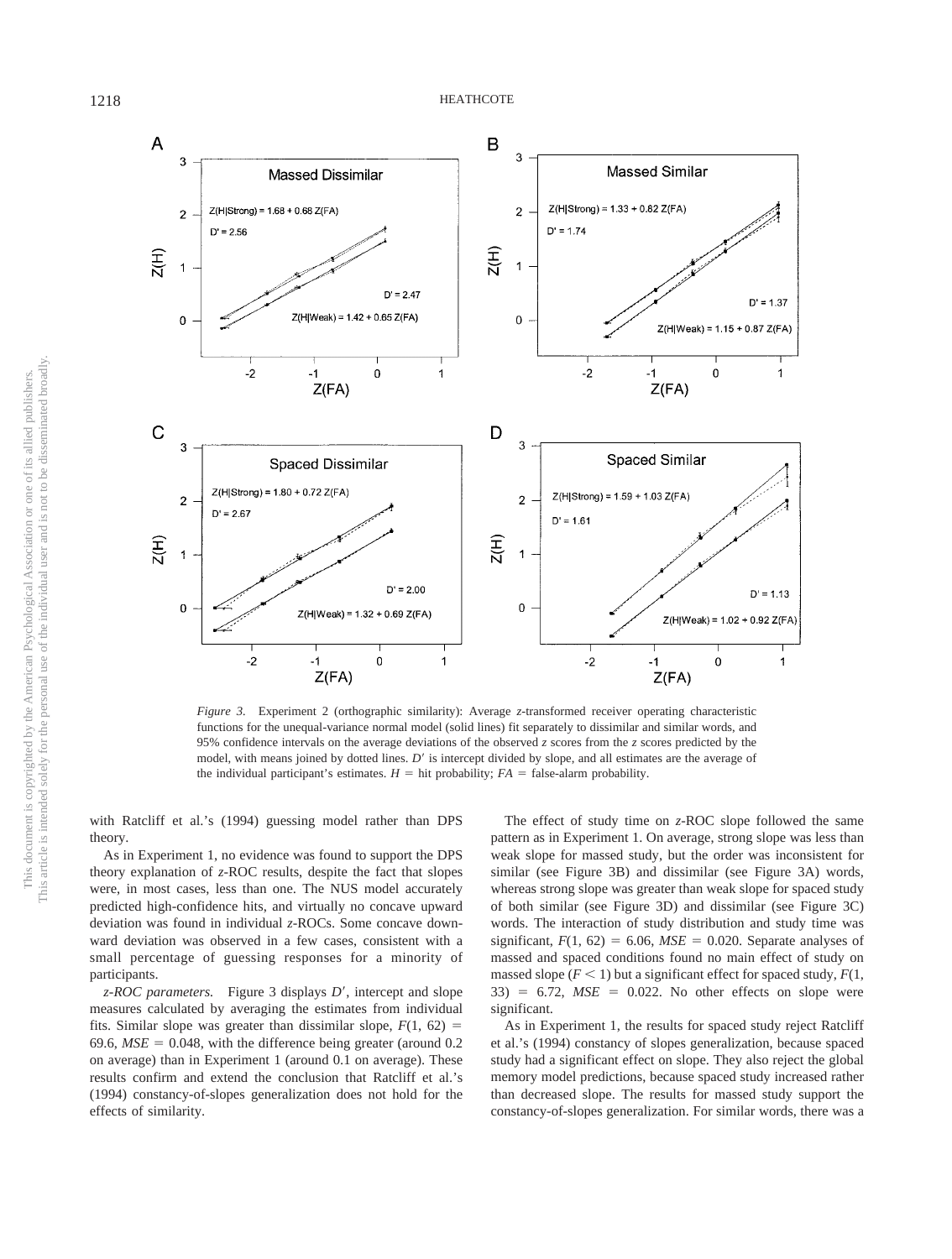trend for slope to decrease with study, but the difference was not significant according to a *t* test,  $t(33) = 1.81$ ,  $SE = 0.028$ . For dissimilar words, there was a trend for slope to increase with study, but again the difference was not significant according to a *t* test,  $t(33) = 1.13$ , *SE* = 0.026.

For *z*-ROC intercepts, the interaction between study distribution and study time was highly significant,  $F(1, 66) = 39.6$ ,  $MSE =$ 0.068, with spaced strong study being more accurate than massed strong study, as in Experiment 1. The same was true for the *D'* measure,  $F(1, 66) = 10.4$ ,  $MSE = 0.092$ . In contrast to Experiment 1, the effect of similarity on both accuracy measures, intercept and D', was consistent; dissimilar was greater than similar for the intercept,  $F(1, 66) = 49.6$ ,  $MSE = 0.112$ , and, for *D'*,  $F(1, 66) =$  $183.9$ ,  $MSE = 0.304$ .

Overall, the effect of study on accuracy followed the same pattern as in Experiment 1, with a greater increase for spaced than massed study. However, the effect of orthographic similarity differed from the effect of semantic similarity: Semantic similarity did not have a consistent effect on accuracy, whereas accuracy for orthographically similar words was clearly less than accuracy for dissimilar words on both *I* and *D'* measures. Overall accuracy was not as high as in Experiment 1, the median intercept for Experiment 2 being 1.35, but it was still sufficient so the observed changes in *z*-ROC slope were unlikely to be due to the inclusion of low-accuracy data.

The increase in slope with spaced study is problematic for the constancy-of-slopes generalization. Combined analysis of the spaced study slopes from Experiments 1 and 2 revealed a highly significant increase of 0.08 for strong compared with weak study,  $F(1, 64) = 10.9$ , adjusted *MSE* = 0.035. A combined analysis of massed study slopes from Experiments 1 and 2, in contrast, did not show a significant main effect of study,  $F(1, 64) = 1.79$ , adjusted  $MSE = 0.017$ , but did show a highly significant interaction between similarity and study time,  $F(1, 64) = 8.59$ , adjusted  $MSE =$ 0.018. The interaction reflects a small increase in slope of 0.03 for dissimilar words, and a larger decrease in slope of 0.07 for similar words. The small effect for dissimilar words is consistent with the constancy-of-slopes generalization, whereas the larger decease for similar words is not.

#### Experiment 3

As previously discussed, Shiffrin et al. (1995) investigated the effects of category length using semantic and orthographic similarity, but, because of design constraints, *z*-ROC analysis was only carried out on group data. Experiment 3 was designed to examine the category length effect in a design with sufficient observations per participant and condition to allow analysis of each participant's *z*-ROC results. Category length was manipulated using orthographic similarity, as it was previously shown to produce larger effects than semantic similarity. Large effects were also likely because the category lengths were manipulated over a wide range, from one sixth to one half of list length.

The original (Gillund & Shiffrin, 1984) and differentiation versions (Shiffrin, Ratcliff, & Clark, 1990) of the SAM theory predict similarity and category length effects. Although space does not allow presentation of the details (a copy of the proofs may be obtained from Andrew Heathcote), it can be shown analytically that SAM predicts (a) decreased accuracy (as measured by both *I* and *D*), and increased slopes for similar compared with dissimilar items, and (b) that dissimilar items are unaffected by category length, whereas for similar items accuracy decreases, and slope increases toward one, as category length increases. The mechanisms underlying the category length effect are related to the mechanisms causing list length effects in the global memory models, as described by Gronlund and Elam (1994). Familiarity variance for new and old items increases with both category and list length such that the ratio of new to old variance, and hence slope, increases toward one.

### *Method*

*Participants.* The 34 participants were volunteers from the University of Newcastle, Australia, who participated in two 1-hr sessions on different and usually successive days.

*Apparatus, stimuli, and procedure.* The same apparatus and stimuli were used as in Experiment 2. In addition to the 36 mixed similar and dissimilar word sets used in Experiment 2, 12 pure dissimilar word sets were also used, 3 with five-letter words, 4 with six-letter words, 3 with seven-letter words, and 2 with eight-letter words. The pure dissimilar sets consisted of 40 words. Pairs of words from the pure dissimilar sets had an average 4.7% overlap.

Study words were presented in pairs, study lists took 36 s to present, and 33 words were tested, as in Experiment 2. However, the number of buffer pairs was doubled, with two buffer pairs at the beginning of the study list and two at the end. Buffer pairs were always made up of dissimilar words. One of the eight buffer words was randomly selected and tested, but the response to it was not recorded. The central 24 s of the study list consisted of the presentation of eight different pairs of words for 3 s each. All of these 16 old words were tested along with one buffer word and 16 new words. Either none, two, four, or six of the eight central old pairs were made up of similar words, with the remainder being dissimilar word pairs. Pairs were presented in random order. Hence, category length, the number of similar words in a study list, could be 0, 4, 8, or 12.

Twelve study lists were presented at each category length. Each nonzero category length list was created by randomly sampling from the similar and dissimilar words in one of the 36 mixed word sets. Word sets were randomly allocated to category length conditions for each participant. The zero category length lists were created by randomly sampling from the pure dissimilar lists. Lists of different types were presented in random order. Of the 24 lists presented in each experimental session, 18 were mixed lists, 6 from each category length, and 6 were pure dissimilar lists. The allocation of 24 word sets to each of the two sessions was randomized for each participant with the constraint that approximately equal numbers of sets of each letter length were used in each session. The experimental procedure was the same as for Experiments 1 and 2, except that two sessions lasting approximately 1 hr each on different days were used. Practice was performed only on the 1st day.

#### *Results and Discussion*

*NUS fits.* Figure 4 illustrates the fit of the NUS model. Overall, it accurately characterized most of the data. Only 9 of 238 cases had significant misfit, at the .01 level, according to chisquare tests. Misfit was evenly distributed across conditions, with the most misfits in one condition occurring for 3 of the 34 fits for dissimilar words and Category Length 8.

The most visually striking deviation in Figure 4 is for highconfidence false alarms to similar words in Category Length 12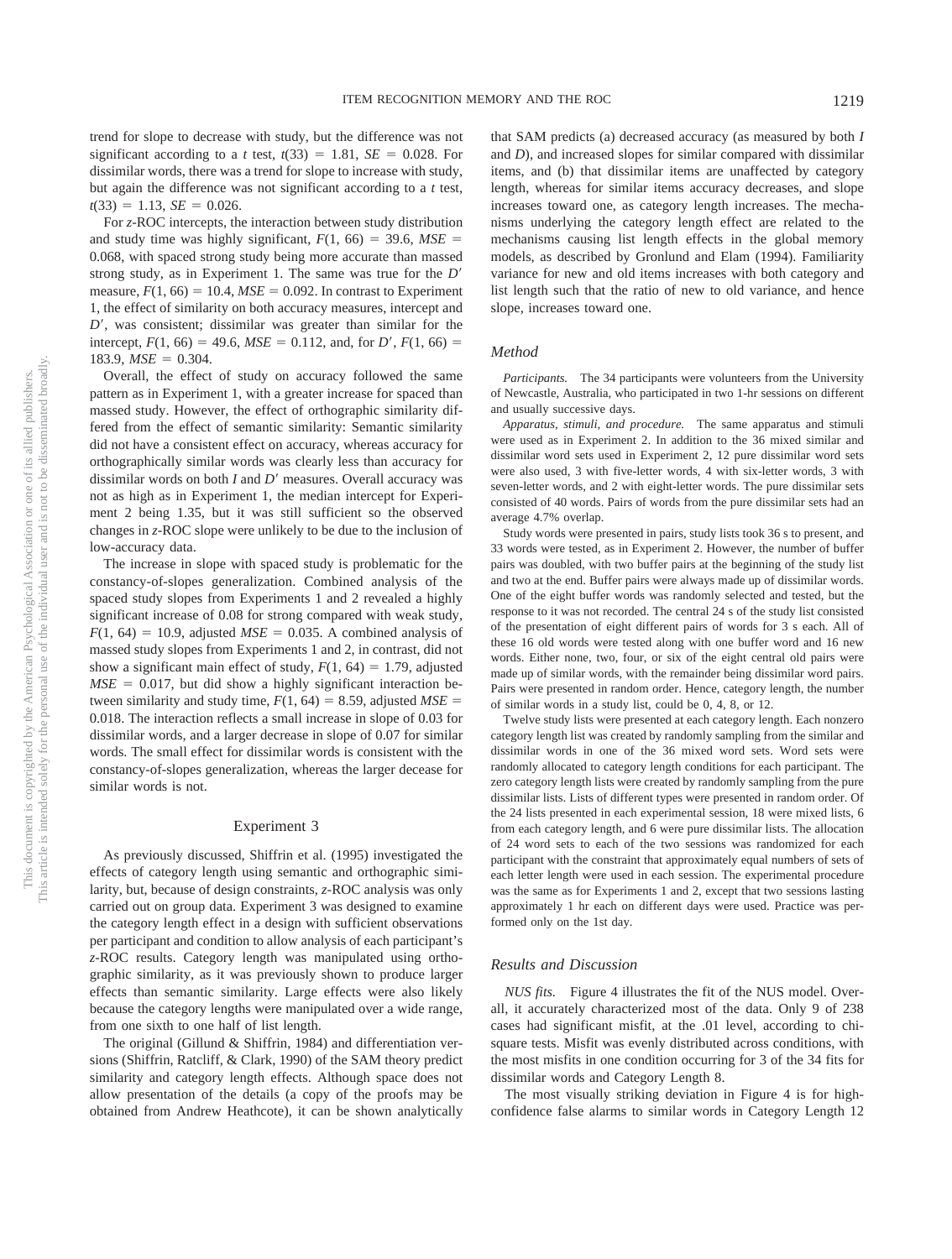

*Figure 4.* Experiment 3: Average *z*-transformed receiver operating characteristic functions for the unequalvariance normal model (solid lines) fit separately to dissimilar and similar words at each category length, and 95% confidence intervals on the average deviations of the observed *z* scores from the *z* scores predicted by the model, with means joined by dotted lines. *D'* is intercept divided by slope, and all estimates are the average of the individual participant's estimates.  $H =$  hit probability;  $FA =$  false-alarm probability.

lists (see Figure 4D). However, the corresponding probability difference was less than .001, or less than 0.1 responses. As in previous experiments, the pattern of deviation, albeit small, was systematically concave downward. For the 19 cases with significant misfit at the .1 level, 12 had negative quadratic coefficients indicative of concave downward deviation. As in earlier experiments, the shape of the deviations, as well as the excellent fit of the NUS model to high-confidence hits, supports Ratcliff et al.'s (1994) guessing model, rather than the recollection effects predicted by DPS theory, as responsible for the slight misfit.

*z-ROC parameters.* Figure 4 displays the *D*-, intercept and slope measures calculated by averaging the estimates from individual fits. Category length did not affect dissimilar word slope,  $F(3, 99) = 2.04$ , *MSE* = 0.087, but had a marginally significant effect on slope for similar words,  $F(2, 66) = 2.52$ ,  $MSE = 0.037$ ,  $p = .088$ . The trend for similar words was due to an increase in slope for the longest category length. A post hoc *t* test comparing the slope for Category Length 12 (see Figure 4D) with the average slope for the other two category lengths (see Figure 4B and Figure 4C) was highly significant,  $t(34) = 2.81$ ,  $SE = 0.032$ , even when allowing for the post hoc nature of this test.

The intercept for dissimilar words did not change significantly with category length,  $F(3, 99) = 2.04$ ,  $MSE = 0.087$ , but the effect of category length on *D'* was significant,  $F(3, 99) = 2.89$ ,  $MSE =$ 0.474. For similar words, category length had a significant effect on the intercept,  $F(2, 66) = 5.92$ ,  $MSE = 0.044$ , and on *D'*,  $F(2, 66) = 5.92$  $66$ ) = 7.85,  $MSE = 0.299$ . The decrease in intercept with category length was nonmonotonic, with the worst discrimination for Category Length 8 (see Figure 4C) and the best for Category Length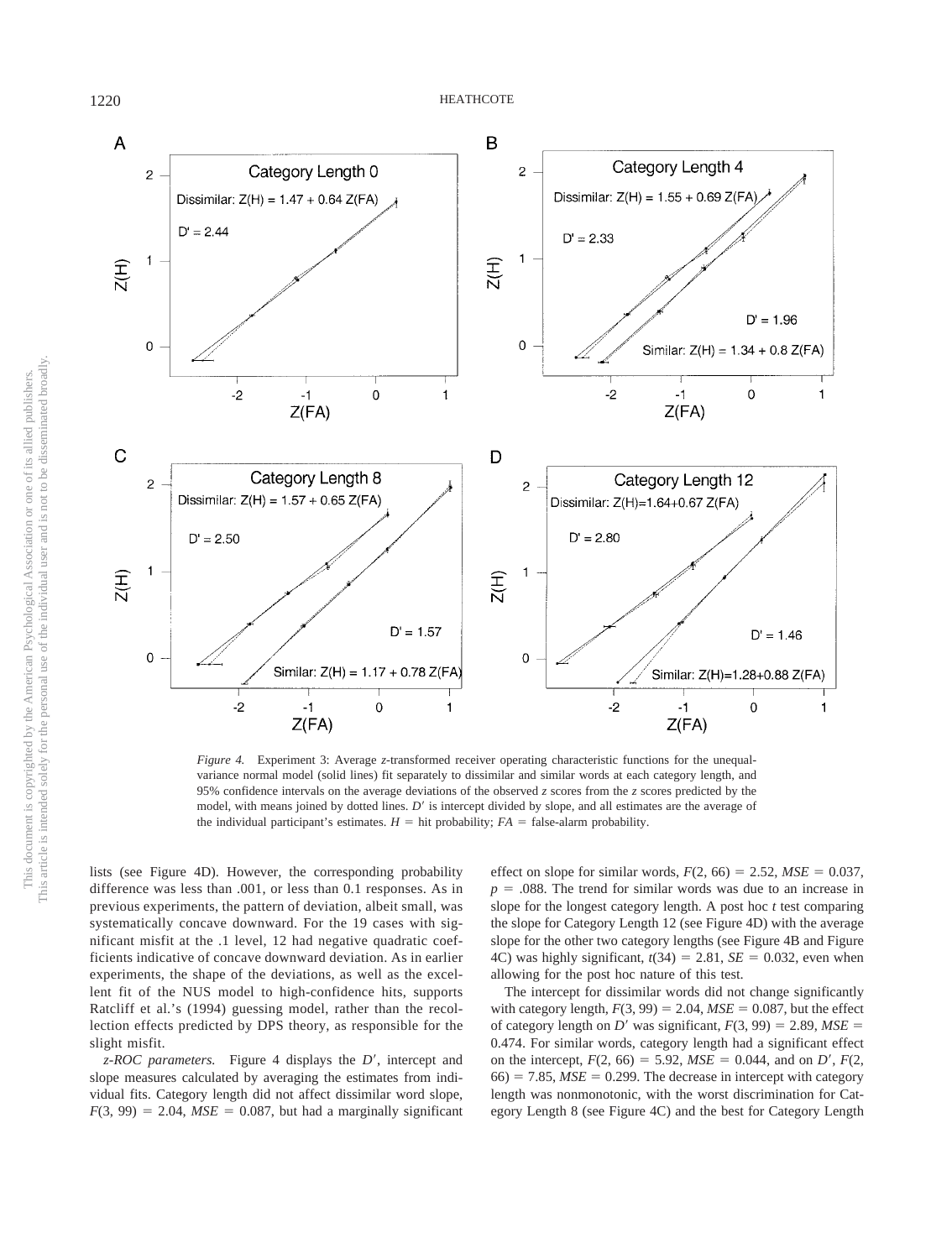4 (see Figure 4B). For *D'*, in contrast, the decrease was monotonic and decelerating with category length.

Performance for dissimilar and similar words was compared using a two-way (Similarity  $\times$  Category Length) analysis of variance (ANOVA) excluding data from the zero category length condition. The effect of similarity on slope was highly significant,  $F(1, 33) = 27.3$ ,  $MSE = 0.044$ , but the interaction between similarity and category length was not significant,  $F(2, 66) = 1.23$ ,  $MSE = 0.037$ . Similarity also had a highly significant effect on both the intercept,  $F(1, 33) = 49.5$ ,  $MSE = 0.107$ , and *D'*,  $F(1, 33) = 49.5$  $33$ ) = 87.7, *MSE* = 0.449, with dissimilar accuracy being greater than similar accuracy in both cases. The interaction between similarity and category length was marginally significant for the intercept,  $F(2, 66) = 2.89$ ,  $MSE = 0.062$ ,  $p = .063$ , and highly significant for *D'*,  $F(2, 66) = 9.25$ ,  $MSE = 0.432$ , reflecting an increase in  $D'$  with category length for dissimilar words and a decrease with category length for similar words.

In order to facilitate comparison with the results of Shiffrin et al. (1995), Table 1 shows average  $z(H)$  and  $z(FA)$  values, and corresponding *H* and *FA* probabilities, for binary new–old decisions. Similarity caused a large increase in false alarms and a smaller increase in hits for all category lengths. The same pattern was obtained for Experiments 1 and 2. In agreement with Shiffrin et al.'s results, false alarms increased with category length, but hits were relatively constant.

Overall, the category length results for similar items in Experiment 3 conform to the predictions made by SAM: decreased accuracy and increased slope with increased category length (although the increase in slope was only evident for the longest category). SAM's predictions for dissimilar slope were confirmed, with dissimilar slope being less than similar slope and unaffected by category length. However, there was some evidence that accuracy for dissimilar items increased with category length, whereas SAM predicts that dissimilar accuracy is unaffected by category length, and hits were not much affected by category length.

Shiffrin et al. (1995) explained the lack of increase in hits with category length by suggesting that increased category length may decrease recollection. DPS theory predicts that as recollection decreases, *z*-ROC functions become more linear and slope approaches one. Although similar slope did increase with category length, no upward concavity was evident for the shorter category lengths. It is possible that even the shortest category in Experiment 3 was long enough to discourage any use of recollection. However, if this were true, DPS theory cannot explain the change in slope with category length, because only changes in recollection can cause changes in slope.

Glanzer et al. (1993) showed that attention-likelihood theory predicts lower slopes for conditions that have higher accuracy due to greater attention at study. This prediction was not borne out for the effect of orthographic similarity in the present experiment and Experiment 2. Accuracy was less for similar than dissimilar words, but similar slope was greater than dissimilar slope. Decreased attention to similar words also predicts a mirror effect in hits and false alarms. A mirror effect occurs when a less accurate condition (e.g., similar words) produces more false alarms but fewer hits than a more accurate condition (e.g., dissimilar words). However, as shown in Table 1, similar words produced more false alarms, but also more hits, than dissimilar words, and the same pattern was found for Experiments 1 and 2 (see also Shiffrin et al., 1995). These results indicate that attention-likelihood theory cannot explain similarity effects, at least through differential study attention.

#### Experiment 4

The results of the similarity manipulations in Experiments 1–3 are broadly in agreement with item noise theories (Dennis & Humphreys, 2001), which postulate that familiarity is based on the combined matches of a test probe to memory images of the study list items. Study list items that are similar to the probe produce larger match values, and so increase the familiarity of both new and old similar probes. However, Dennis and Humphreys suggested that item similarity effects might be caused by criterion shifts or uncontrolled differences between similar and dissimilar words rather than by item noise.

Although the *z*-ROC analyses of Experiments 1–3 indicate that similarity effects cannot be explained by criterion shifts alone, they may have been produced by uncontrolled differences between similar and dissimilar words, because separate sets of words were used to make up the similar and dissimilar items in each list. Dissimilar words were selected so that they had low similarity with other dissimilar words and with the similar words, and so that similar and dissimilar words were matched on word frequency. However, similar and dissimilar words may have differed on other characteristics.

Experiment 4 was designed to check the effect of uncontrolled differences between the orthographically similar and dissimilar word pools. For each of the four word lengths (5–8 letters), study lists were constructed that contained one word from each of the similar word pools. Participants completed five blocks, with each block consisting of a set of four study-test cycles, so that within each block only one word from each similar pool was presented. The aim of the design was to maximize the spacing between

Table 1

*Averages Over Participant's New and Old z Values for Experiment 3 With Corresponding Old Response Probabilities*

|                    |                   | Dissimilar       |                   |                  |                   |                  |                   |                  | Similar           |              |                   |                  |                   |              |
|--------------------|-------------------|------------------|-------------------|------------------|-------------------|------------------|-------------------|------------------|-------------------|--------------|-------------------|------------------|-------------------|--------------|
|                    | $\theta$          |                  | 4                 |                  | 8                 |                  |                   |                  | $\overline{4}$    |              | 8                 |                  |                   |              |
| Category<br>length | $\sim$            | $\boldsymbol{D}$ | z                 | $\boldsymbol{p}$ | z                 | $\boldsymbol{p}$ | Z.                | $\boldsymbol{p}$ | z                 | p            | z                 | $\boldsymbol{D}$ | $\sim$            |              |
| <b>New</b><br>Old  | $-1.151$<br>0.802 | .125<br>.789     | $-1.203$<br>0.784 | .114<br>.783     | $-1.308$<br>0.753 | .095<br>.774     | $-1.395$<br>0.746 | .082<br>.772     | $-0.676$<br>0.895 | .250<br>.815 | $-0.436$<br>0.862 | .331<br>.806     | $-0.414$<br>0.957 | .339<br>.831 |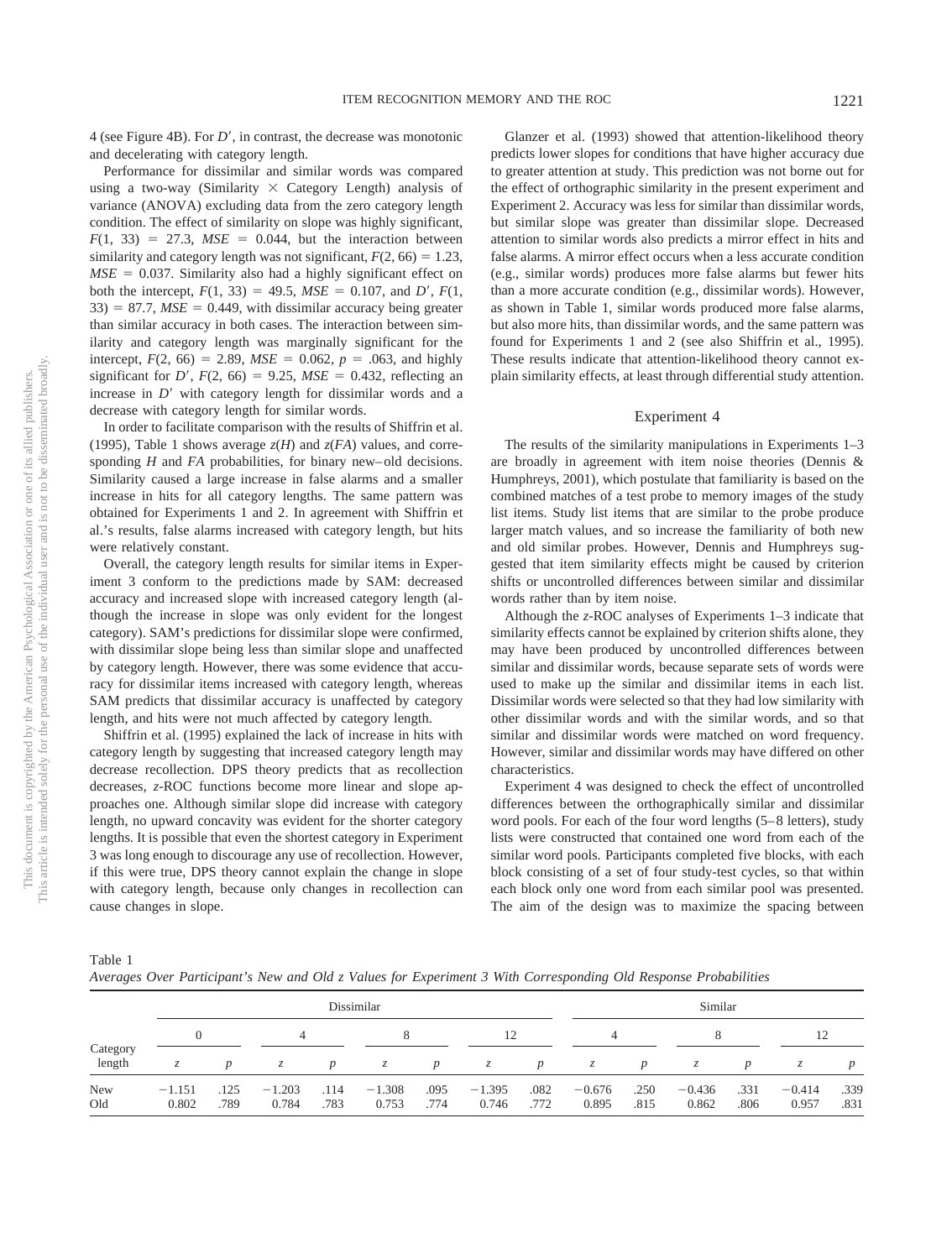presentations of words from the same similar word pool, so that participants would be unlikely to use different decision criteria for dissimilar and similar word-pool items. As a result, the NUS model could be fit simultaneously to dissimilar and similar word data. Because of constraints on the number of stimuli, list length was reduced to 24 in Experiment 4. Each study pair was presented for 2 s instead of the 3 s used in earlier experiments in order to avoid ceiling effects.

#### *Method*

*Participants.* The 22 participants were students at the University of Newcastle, Australia, who were paid \$10 for attending a 1-hr session.

*Apparatus, stimuli, and procedure.* The dissimilar words used in Experiment 4 were drawn from the 32 dissimilar words in each of the 36 mixed similar and dissimilar word sets used in Experiment 3. Hence, 288 five-letter words, 384 six-letter words, 288 seven-letter words, and 192 eight-letter dissimilar words were used to construct study and test lists. The similar words were drawn from the 24 similar words in each of the 34 mixed similar and dissimilar word sets used in Experiment 3. Two similar word sets used in Experiment 3 were excluded (one five-letter list and one seven-letter set with column headings PRI\_E and S\_PPER in Appendix B) so that there were even numbers of similar words sets at each word length: 8 five-letter sets, 12 six-letter sets, 8 seven-letter sets, and 6 eight-letter sets. Words in each study-test list had the same number of letters.

Lists were constructed by selecting one similar word randomly without replacement from each of the sets containing words with the same number of letters. Hence, the number of similar words used to construct a list depended on the word length in a list: 8 for five-letter, 12 for six-letter, 8 for seven-letter, and 6 for eight-letter lists. Half of the similar words were randomly selected for study, so there were equal numbers of new and old similar words for each study-test list. The remaining words required to construct a study-test list were drawn randomly from the appropriate word-length pool of dissimilar words. Study lists consisted of 12 pairs of words presented for 2 s each. The first two pairs and last two pairs were drawn from the dissimilar pool. Only one of these "buffer" words was selected randomly for testing, and the results for it were not recorded. The middle eight study-list pairs were constructed from both similar and dissimilar words, with order and pairing determined randomly. All of these 16 old words, and equal numbers of similar and dissimilar new words, were tested.

Study-test lists were arranged in blocks of four, consisting of one list of each word length presented in random order. Hence, within each block only one word from each different similar-word set was used. Each block produced results for 17 old and 17 new similar words, and 47 old and 47 new dissimilar words. Participants first performed a practice study-test cycle, as in earlier experiments, using a list made entirely from dissimilar words. They then completed five blocks, for a total of 20 study-test cycles. Procedures were otherwise the same as in earlier experiments.

## *Results and Discussion*

Because there were only 17 tests of similar words per block, the NUS model could not be fit to the confidence data from each block separately. Instead, data were aggregated over the first two blocks and the last two blocks before fitting. Analysis of the first two blocks allowed the effect of word type (similar or dissimilar) to be determined relatively free from the effect of studying other similar words from the same set. Comparison of the results for the first two and last two blocks allowed assessment of the effect of four to five presentations of similar words from the same set in different blocks. Analyses aggregating data from all blocks, and aggregating data from the first three blocks, produced corresponding results and so are not reported here.

Figure 5 illustrates the results for fits that assumed the same confidence criteria for similar and dissimilar word data, but different criteria for the first and last two blocks, with the new dissimilar word conditions used as a reference. Visually, the fits for the first two blocks (see Figure 5A) were not as good as in the previous experiments, but only 2 of the 22 participants had significant misfit at the .01 level according to the chi-square test. Fit was much better for the last two blocks (see Figure 5B), with no participants having significant misfit at the .01 level. As in earlier experiments, the pattern of deviation was systematically concave downward, consistent with some guessing in the first two blocks that largely disappeared by the last two blocks of the experiment.<sup>3</sup>

The only significant difference between similar and dissimilar word intercepts occurred for new probes in the last two blocks,  $F(1, 21) = 6.58$ ,  $MSE = 0.021$ , with similar new words having a higher intercept than dissimilar new words. For both the first and last two blocks, similar slope was greater than dissimilar slope for both new probes—first two blocks,  $F(1, 21) = 22.8$ ,  $MSE = 0.02$ ; last two blocks,  $F(1, 21) = 13.6$ ,  $MSE = 0.027$ —and old probes first two blocks,  $F(1, 21) = 8.16$ ,  $MSE = 0.008$ ; last two blocks,  $F(1, 21) = 4.95$ ,  $MSE = 0.011$ . The difference between similar and dissimilar slopes was greater for new than old probes as confirmed by significant interactions for both the first two blocks,  $F(1, 21) = 6.35$ ,  $MSE = 0.014$ , and last two blocks,  $F(1, 21) =$  $5.6$ ,  $MSE = 0.013$ .

Overall, Experiment 4 showed some weak but reliable differences between dissimilar and similar word pools, particularly in *z*-ROC slope. However, these differences were in the opposite direction to the differences observed in earlier experiments. The slopes reported for the similar conditions in Experiments 2 and 3 estimate the standard deviation of old similar relative to new similar, whereas in the present experiment the old similar slope estimates are relative to the new dissimilar condition. In order to compare the old similar slopes from Experiment 4 with the similar slopes in earlier experiments, the old similar slope estimates in Figure 5 must be divided by the corresponding new similar slope estimates. The resulting values are 0.70 for the first two blocks and 0.76 for the last two blocks. Both of these values are less than the corresponding dissimilar old slope estimates for Experiment 4, by an average of 0.07. For Experiments 2 and 3, in contrast, the slopes for similar old words were, on average, greater than the slopes for dissimilar old, by 0.23 and 0.15, respectively. Hence, differences between the similar and dissimilar word pools could only have decreased the similarity effects on slope seen in Experiments 2 and 3.

Experiment 4 also demonstrated that interlist proactive interference effects were relatively weak compared with the strong intra-

<sup>&</sup>lt;sup>3</sup> A reviewer suggested that the excess of high-confidence errors in Experiments 1–3 might have also been confined to early study-test cycles. However, an analysis of high-confidence errors from these experiments did not reveal a consistent pattern. High-confidence errors showed minor increases or decreases, or remained constant, as a function of study-test cycles, with no apparent consistency.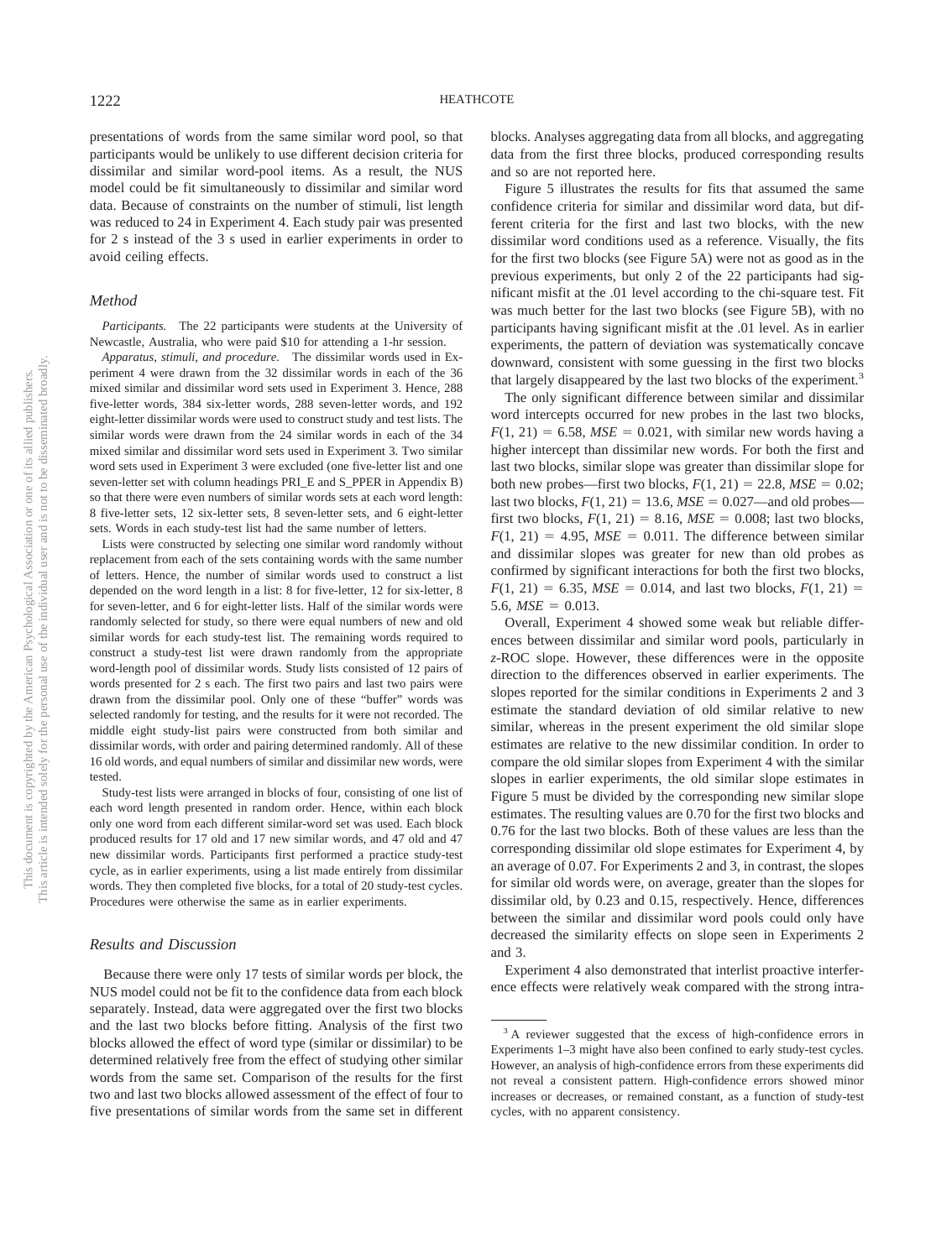

*Figure 5.* Experiment 4: Average *z*-transformed receiver operating characteristic functions for the unequal-variance normal model (solid lines) fit simultaneously to dissimilar and similar words and separately to the first and last two blocks, and 95% confidence intervals on the average deviations of the observed *z* scores from the *z* scores predicted by the model, with means joined by dotted lines for dissimilar words and dash– dot lines for similar words. Parameters for the equations are the average of individual parameters.  $FA = false$ -alarm probability.

list interference effects found in earlier experiments. If similarity effects in earlier experiments accrued over lists, an interaction between blocks and the difference between similar and dissimilar conditions would be expected in the present experiment, but none was found. Instead, performance for similar and dissimilar words decreased equally over blocks. The relatively weak interlist proactive interference found in Experiment 4 is also inconsistent with Hirshman and Hostetter's (2000) suggestion that slope effects are swamped by large interlist proactive interference effects in designs using many study lists.

The results of Experiment 4 indicate that similarity effects found in earlier experiments were not caused by uncontrolled differences between the orthographically similar and dissimilar word pools. However, these results do not necessarily reject Dennis and Humphrey's (2001) context noise model, which does not predict item noise effects. First, as suggested by Dennis and Humphreys, when participants are aware of the categorized nature of the lists, similarity effects may be caused by implicit associative responses during study. Second, orthographically similar words tended to share affixes, which may have led participants to encode them by components (e.g., affix  $+$  word body). In Dennis and Humphrey's theory, the corresponding item representation would be distributed, and so item noise effects could result.

#### General Discussion

Theories of recognition memory often rely on changes in the distribution of familiarity to explain important phenomena such as the constancy-of-slopes generalization (Yonelinas, 1994), the listlength effect (e.g., Gronlund & Elam, 1994), the null list-strength effect (e.g., Murnane & Shiffrin, 1991; Ratcliff, Clark, & Shiffrin, 1990; Ratcliff et al., 1994), similarity and category length effects (e.g., Hintzman, 1986, 2001; Shiffrin et al., 1995) and the mirror effect (e.g., Glanzer et al., 1991). Hence, the measurement of the distribution of familiarity by ROC analysis provides an important constraint for theories. The experiments reported here tested two accounts of ROC results, Ratcliff et al.'s (1994) constancy-of-slopes generalization and Yonelinas's (1994) DPS theory.

#### *DPS Theory*

A clear result from the present experiments is that the DPS theory of Yonelinas (1994) does not provide a general explanation of ROC results in item recognition. DPS theory can only explain *z*-ROC slopes less than one by concave upward *z* ROCs. Slopes much less than one were observed in almost all conditions of the present experiments, but *z*-ROCs were not concave upward. These results agree with the findings of Glanzer et al. (1999b) and extend them. Glanzer et al. (1999b) allowed that concave upward *z*-ROCs might be found with short lists and powerful encoding manipulations. The present experiments fulfilled both conditions, and still no evidence of concave upward *z*-ROCs was found. Similarly, Westerman (2001) suggested that "One recognition situation that seems to call for recollection rather than a general assessment of familiarity occurs when participants are asked to discriminate between targets and lures that are very similar to each other" (p. 723). Although very similar targets and lures were used in the present experiments, there was no evidence for recollection as modeled by DPS.

Yonelinas's (1999b) least squares probability fitting method was applied to the individual participant data from the first three experiments of the present article. Each condition was fit separately using only cases with nonzero hit and false-alarm probabilities for at least three points, as a minimum of three points are required to differentiate the models. Although average  $R^2$  values differed in only the fourth decimal place, the NUS model consistently provided a better fit than DPS theory, winning 75.5% of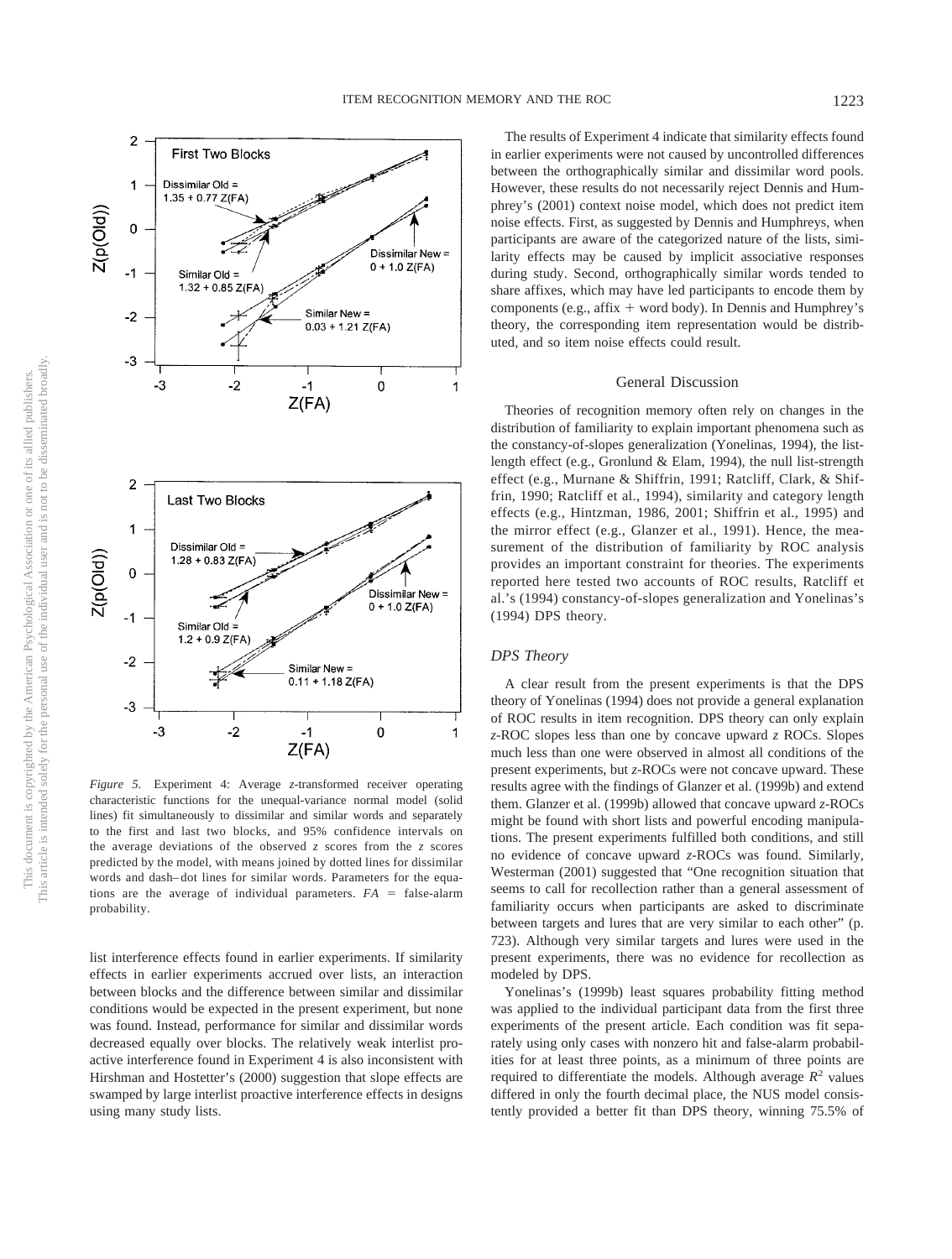cases in Experiment 1, 77.8% of cases in Experiment 2, and 78.6% of cases in Experiment 3. Overall, less than 10% of participants had a majority of conditions with superior DPS fits, and no condition in any experiment ever had a majority of participants with superior DPS fits. As was the case for the data from Glanzer et al. (1999b) taken from Yonelinas's (1999b) Figure 3, binomial tests significantly favor the NUS model in every experiment and experimental condition.

These findings strongly reject Yonelinas's (1994) DPS theory as a model of item recognition ROCs and as an explanation of findings about *z*-ROC slope in item recognition. They do not, however, rule out some other type of dual-process theory or a role for recollection in item recognition. DPS theory could accommodate linear *z*-ROCs with slopes less than one if its signal-detection component allowed unequal new and old familiarity variance. With this extension, however, the results from the present experiments indicate that the recollection component of DPS plays little role in item recognition despite conditions that should have promoted recollection (short lists, good encoding, and similar targets and lures). The extended DPS model also lacks a principled explanation of the large changes in *z*-ROC slope seen in the present experiments.

In common with some other dual process theories (e.g., Jacoby, 1991), DPS assumes that recollection is an all-or-none process. When memory relies on all-or-none recollection and guessing, ROCs, rather than *z*-ROCs, will be linear (Hilford et al., 2002). However, other theories, such as Johnson, Hashtroudi, and Lindsay's (1993) source monitoring framework, assume that recollection can provide continuous information (see, e.g., Dodson, Holland, & Shimamura, 1998, for experimental evidence). When continuous, normally distributed sources of information are combined linearly, the NUS model will apply and linear *z*-ROCs will be found. A quantitative example of this approach is Banks's (2000) multivariate signal-detection model of recognition memory. For such models, the linear *z*-ROCs found in the present experiments could be consistent with a role for recollection in item recognition.

DPS theory has also been applied to recognition memory paradigms that might be argued to rely more heavily on recollection than item recognition, such as source and associative recognition. Linear ROCs were found in associative recognition by Yonelinas (1997) and Yonelinas et al. (1999), in source recognition by Yonelinas (1999a), and in item recognition where a source judgment was also required by Yonelinas et al. (1996). However, Qin et al. (2001) and Hilford et al. (2002) found curvilinear ROCs and close to linear *z*-ROCs in source recognition. Qin et al. suggested that source ROCs are usually curvilinear, with linear ROCs only occurring when source information is very impoverished. Hilford et al. suggested that source information is continuous but that participants sometimes fail to encode source information. In associative recognition, Kelley and Wixted (2001) found that ROCs changed from close to linear in weak study conditions to curvilinear (and close to *z*-ROC linear) for stronger study conditions. On the basis of their results, Kelley and Wixted suggested that associative information is "some-or-none," meaning that associative information is sometimes not available, but when it is available, it is continuous. Both Hilford et al. and Kelley and Wixted proposed

mixture models (see also DeCarlo, 2002) able to provide good accounts of the deviations from *z*-ROC linearity on the basis of variations in the probability of source encoding and the availability of associative information, respectively.

Further consideration of source and associative recognition is beyond the scope of the present article. However, it can be concluded that these paradigms provide stronger evidence for a contribution from recollection (e.g., recall to reject; Rotello et al., 2000) and stronger evidence of deviations from *z*-ROC linearity than item recognition paradigms. Although DPS does allow a role for recollection, its account of ROC shape for these paradigms is incomplete. Alternative approaches, which assume that recollection provides continuous information, perhaps augmented with a mixture mechanism to account for failures to encode or retrieve details, appear more likely to provide a general model of recognition memory.

### *The NUS Model*

In contrast to DPS theory, the NUS model provided an excellent description of the item recognition ROCs in the present experiments. Although the present results validate the general application of the theory of signal detection (Green & Swets, 1966), and the NUS model in particular, to item recognition memory performance, evidence was found for a small but consistent excess of high-confidence errors. The resulting small concave downward deviation found in *z*-ROCs is consistent with Ratcliff et al.'s (1994) guessing model but does not uniquely support it. It is important to note, however, that these deviations were very small; the largest deviations in each experiment were, on average, around .005 in terms of probability or an excess of one high-confidence error for one third of the participants.

Van Zandt (2000) provided a fundamental challenge to the NUS model of recognition memory confidence by testing its prediction that *z*-ROC parameters are invariant under changes in bias. For bias manipulations using both prior odds and payoffs, she found that *z*-ROC slope increased with increasing old bias. These findings cast doubt on the assumption that confidence judgments are scaled directly from familiarity, or from posterior odds values derived from familiarity (e.g., Glanzer et al., 1991; Shiffrin & Steyvers, 1997). In the present experiments, participants may have developed a bias to respond *new* for similar words in order to counteract high false-alarm rates. Van Zandt's results suggest that a bias to respond *new* causes a reduction of *z*-ROC slope. However, *z*-ROC slope for similar words was significantly greater than *z*-ROC slope for dissimilar words. Hence, changes in slope due to changes in bias cannot explain the larger slopes for similar than dissimilar words, although such changes may have reduced the magnitude of the difference.

Van Zandt (2000) also developed a Poisson race model, based on the balance-of-evidence hypothesis of Vickers (1979), which was able to account for changes in *z*-ROC slope with bias and for response time in making confidence decisions. An account of response times is important in order to rule out possible speed–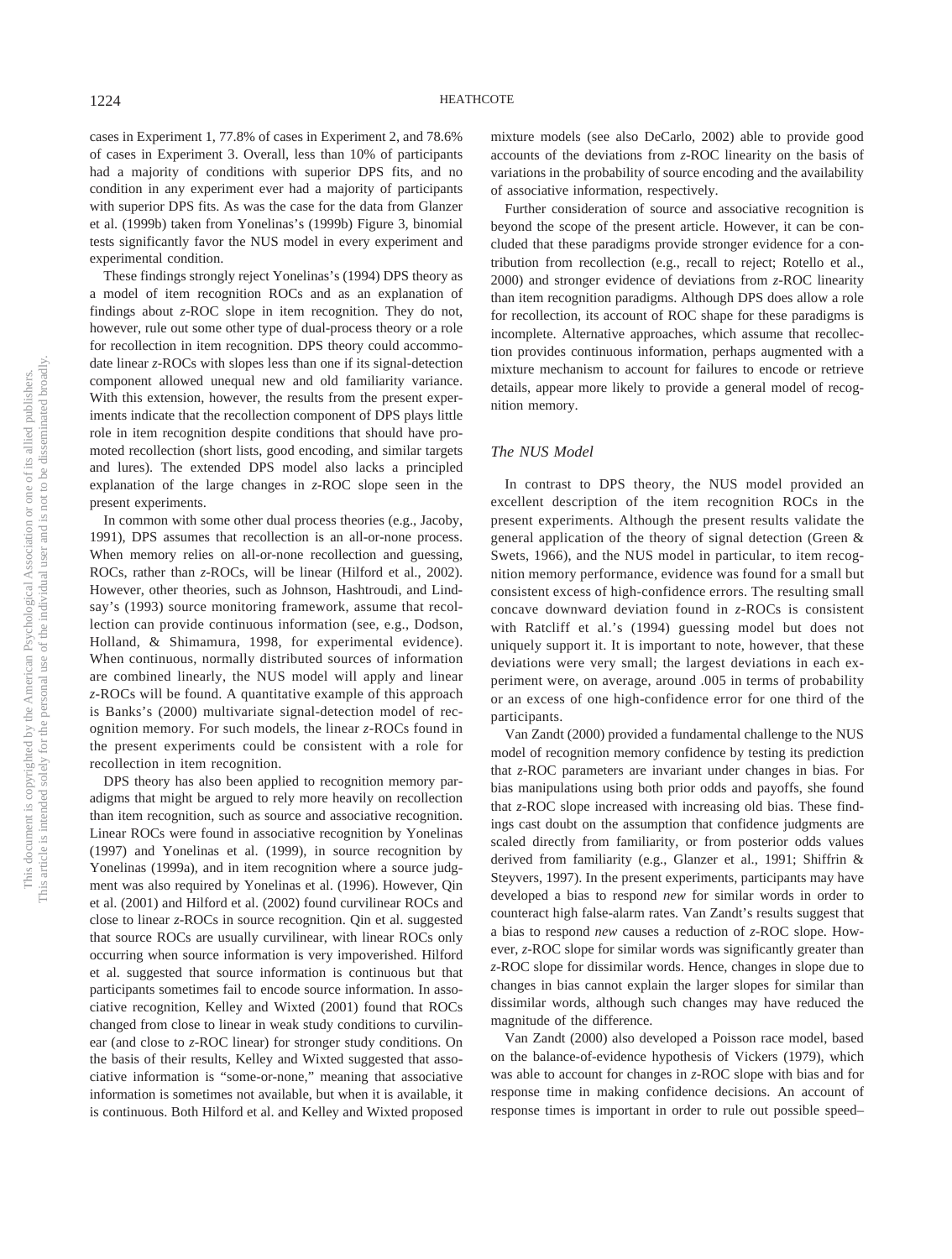accuracy trade-off. Although the present experiments were not explicitly designed to investigate response time, some indicative analyses<sup>4</sup> can be performed on results from Experiments 1 to 3. ANOVAs examining the mean time for correct responses, and using confidence and *new* versus *old* response factors, as well as stimulus factors such as similar versus dissimilar words, weak versus strong study, and category length, produced a consistent pattern of results for all experiments: Response factors dominated response time effects. On average across Experiments 1 to 3, the main effect of response confidence accounted for 84% of the systematic variance, and *new* versus *old* responses accounted for 10% of the systematic variance. *New* responses were slower than *old* responses, and response time decreased markedly with confidence ( $p < .001$  in all cases). In contrast, stimulus factors rarely produced significant effects.<sup>5</sup>

These results indicate that the response methodology used here, simultaneously providing both response confidence and the new versus old decision, decoupled response confidence probabilities from response times, at least to a first approximation. They also indicate that the *z*-ROC analyses of stimulus factors reported above were not confounded by speed–accuracy trade-off. That is, given that two stimuli from different conditions were given the same confidence rating, they did not differ in response time. The final section considers the theoretical implications of stimulus factor effects on *z*-ROC parameter estimates found in the present experiments.

#### *z-ROC Parameters*

The parameter estimates for the NUS model in the present experiments did not support the constancy-of-slopes generalization of Ratcliff et al. (1994), with the exception of massed study effects. Although proving a null hypothesis is difficult, it is important to note that null hypotheses can, and should, be confirmed where a "good effort" (Frick, 1995) has been made to find an effect. In the present experiments massed study had a weak and inconsistent effect on slope. These results support the findings of Ratcliff et al. (1992, 1994) that massed study provides a case in which a null effect on *z*-ROC slope can reasonably be accepted. As previously argued, the apparently contradictory findings of Glanzer et al. (1999b) that massed study affected slope were likely due to the inclusion of low-accuracy conditions.

The strongest violations of the constancy-of-slopes generalization were due to orthographic similarity and, to a lesser degree, semantic similarity. These results are consistent with Ratcliff et al.'s (1994) marginally significant similarity effects on *z*-ROC slope and indicate that their failure to find a significant effect may have been due to a lack of power and weak effects due to the use of short categories. Constancy of slopes was also violated by the results for category length, but only for the longest category (one half of the study list) compared with the two shorter categories (one sixth and one third of the study list). In agreement with previous findings (e.g., Gillund & Shiffrin, 1984), the effect of orthographic similarity on accuracy was much more powerful than the effect of semantic similarity. Semantic similarity did not produce a consistent accuracy deficit in the present experiments, despite the strength of the semantic manipulation. However, semantic similarity did have significant effects on *z*-ROC slope.

*Z*-ROC parameter estimates produced two surprising findings from the viewpoint of the global memory models. First, accuracy increased with category length for dissimilar words. The global memory models predict constant accuracy, because the match between a dissimilar probe and the study list is unaffected by category length. A possible explanation is that participants were able to exclude similar word memory traces from the matching process, perhaps by using an appropriate context cue, so that the effective list length for dissimilar words decreased with increasing category length. However, for SAM and MINERVA2, this mechanism predicts that dissimilar *z*-ROC slope should decrease with category length, but a decrease was not observed.

The second surprising finding was an increase in *z*-ROC slope caused by spaced study. The effect of spaced study on slope was not as great as the effect of similarity, but it was consistent in Experiments 1 and 2 for both dissimilar and similar words. This result implies that changes in familiarity variance with study can be nonmonotonic, with variance increasing because of the first study episode and then decreasing with further spaced study episodes. Although the increase in slope is surprising for the global memory models, which predict that slope either decreases or remains constant, it may help to explain the apparently contradictory results of Glanzer et al. (1999b) and Ratcliff et al. (1994) for spaced study. Depending on which pairs of points on the nonmonotonic relationship between accuracy and slope are compared, *z*-ROC slope may decrease, remain constant, or increase.

Decreased familiarity variance with spaced study may partially explain the accuracy advantage of spaced over massed study in item recognition. However, variance differences cannot explain all of the advantage of spaced over massed study. Fortuitously, the new dissimilar distributions for massed and spaced conditions

<sup>4</sup> Response time was measured to millisecond accuracy, but responses were made through the computer keyboard, which is a buffered device that introduces uniform noise of approximately  $\pm$  20 ms. Participants always used their left hand for *new* responses and their right hand for *old* responses, so comparisons of *new* and *old* response times are confounded by the effects of handedness. ANOVAs using response factors such as *new* versus *old* responses and confidence violate the fixed effects and independence assumptions of ANOVA. To partially compensate for these violations, a conservative significance criterion of .01 was adopted, and Greenhouse–Geisser corrections were applied to degrees of freedom. ANOVAs involving response confidence were restricted to correct responses because of missing values for incorrect responses. Even for correct responses, some participants still had missing values and had to be excluded. For the massed and spaced conditions of Experiment 1, 2 and 3 participants, and for Experiment 2, 1 and 2 participants, respectively, were excluded. For Experiment 3, 7 participants were excluded. Experiment 4 was not examined because its lower number of observations resulted in too many missing values to make analysis viable.

<sup>5</sup> Out of the 44 tests involving stimulus factors, the only exceptions were in the massed condition of Experiment 1, in which similarity and *new* versus *old* responses interacted,  $F(1, 29) = 11.7$ ,  $MSE = 132,154$ ; the spaced condition of Experiment 1, in which similarity, *new* versus *old* response, and confidence interacted,  $F(2, 56) = 5.32$ ,  $MSE = 87,413$ ; and Experiment 3, in which similarity and confidence interacted, *F*(1.9,  $48.6$ ) = 7.07,  $MSE = 83,608$ .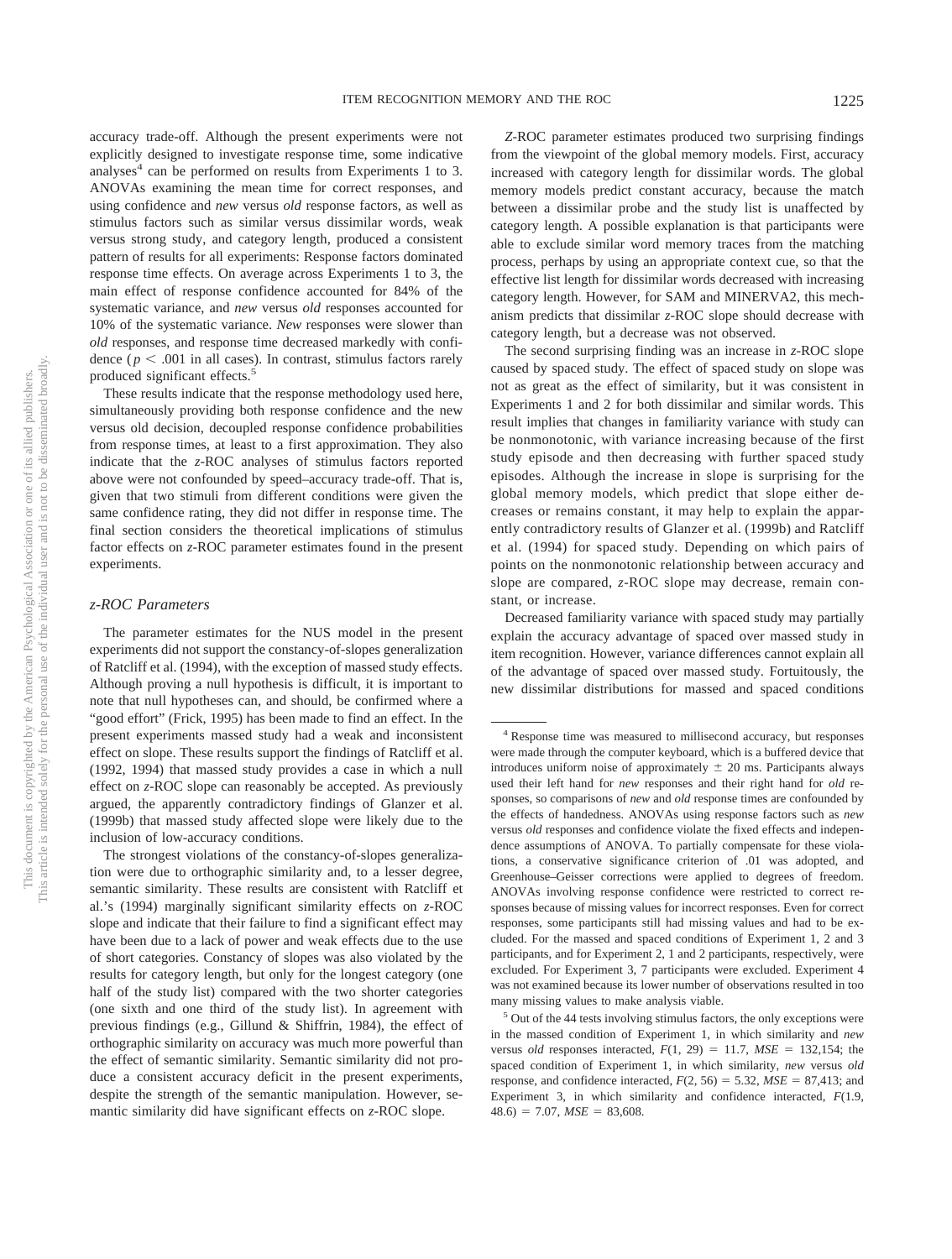were almost identical<sup>6</sup> in Experiments 1 and 2. Equality of the new distributions allows the massed and spaced dissimilar  $D$ 's to be compared directly as measures of changes in mean familiarity. As shown in Figures 2 and 3,  $D'$  was larger for strong spaced than strong massed study in both Experiments 1 and 2, indicating spaced study causes a greater increase in mean familiarity than massed study. Hence, the spaced study advantage appears to be subserved by changes in both the mean and variance of familiarity.

An extension of Greene's (1989) and Challis' (1993) deficient processing theories may be able to explain the *z*-ROC results for massed and spaced study. Both theories suggest that the effectiveness of study decreases as items receive more study. Mean familiarity is greater for spaced study than massed study because the effects of prior study decrease, and hence the effectiveness of study increases, as the space between repetitions increases. The same mechanism can also account for effects on familiarity variance. If an item receives unusually effective study on the first presentation, study will be less effective on the second presentation. Conversely, if study is unusually ineffective on the first presentation, study for the second presentation will tend to be more effective. The net result is a negative correlation between the familiarity generated by the first and second study episodes. If the negative correlation is sufficiently strong, studying two spaced presentations may result in a reduction in familiarity variance relative to studying one presentation.

A similar mechanism may explain the increase in *z*-ROC slope with category length seen in Experiment 3, if similar words act like partial repetitions. However, there is evidence that the familiarities of similar items tend to be positively correlated (Hintzman, 2001), which would tend to increase familiarity variance as category length increases. It is possible that cancellation of these two opposite tendencies might explain the invariance of *z*-ROC slope for the two shortest categories in Experiment 3. Further work is needed to test these possibilities.

#### References

- Atkinson, R. C., & Juola, J. F. (1974). Search and decision processes in recognition memory. In D. H. Krantz, R. C. Atkinson, R. D. Luce, & P. Suppes (Eds.), *Contemporary developments in mathematical psychology: Vol. 1. Learning, memory and thinking* (pp. 242–293). San Francisco: Freeman.
- Banks, W. P. (2000). Recognition and source memory as multivariate decision processes. *Psychological Science, 11,* 267–273.
- Casey, P. J. (1988). Category norms for Australians. *Australian Journal of Psychology, 40,* 323–339.
- Challis, B. H. (1993). Spacing effects on cured-memory tests depend on level of processing. *Journal of Experimental Psychology: Learning, Memory, and Cognition, 19,* 389–396.
- Coltheart, M. (1981). The MRC psycholinguistic database, *Quarterly Journal of Experimental Psychology, 33A,* 497–505.
- DeCarlo, L. T. (2002). Signal detection theory with finite mixture distributions: Theoretical developments with applications to recognition memory. *Psychological Review, 109,* 710–721.
- Dennis, S., & Humphreys, M. S. (2001). A context noise model of episodic word recognition. *Psychological Review, 108,* 452–478.
- Dodson, C. S., Holland, P. W., & Shimamura, A. P. (1998). On the recollection of specific- and partial-source information. *Journal of Experimental Psychology: Learning, Memory, and Cognition, 24,* 1121– 1136.
- Donaldson, W., & Murdock, B. B., Jr. (1968). Criterion change in continuous recognition memory. *Journal of Experimental Psychology, 76,* 325–330.
- Dorfman, D. D., & Alf, E. (1969). Maximum-likelihood estimation of parameters of signal-detection theory and determination of confidence intervals–rating-method data. *Journal of Mathematical Psychology, 6,* 487–496.
- Frick, R. W. (1995). Accepting the null hypothesis. *Memory & Cognition, 23,* 132–138.
- Gehring, R. E., Toglia, M. P., & Kimble, G. A. (1976). Recognition memory for words and pictures at short and long intervals. *Memory & Cognition, 4,* 256–260.
- Gillund, G., & Shiffrin, R. M. (1984). A retrieval model for both recognition and recall. *Psychological Review, 91,* 1–67.
- Glanzer, M., & Adams, J. K. (1990). The mirror effect in recognition memory: Data and theory. *Journal of Experimental Psychology: Learning, Memory, and Cognition, 16,* 5–16.
- Glanzer, M., Adams, J. K., & Iverson, G. (1991). Forgetting and the mirror effect in recognition memory: Concentering of underlying distributions. *Journal of Experimental Psychology: Learning, Memory, and Cognition, 17,* 81–93.
- Glanzer, M., Adams, J. K., Iverson, G., & Kim, K. (1993). The regularities of recognition memory. *Psychological Review, 100,* 546–567.
- Glanzer, M., Kim, K., Hilford, A., & Adams, J. K. (1999a). Further tests of dual-process theory: A reply to Yonelinas (1999). *Journal of Experimental Psychology: Learning, Memory, and Cognition, 25,* 522–523.
- Glanzer, M., Kim, K., Hilford, A., & Adams, J. K. (1999b). Slope of the receiver-operating characteristic in recognition memory. *Journal of Experimental Psychology: Learning, Memory, and Cognition, 25,* 500– 513.
- Glenberg, A. M. (1976). Monotonic and nonmonotonic lag effects in paired-associate and recognition memory paradigms. *Journal of Verbal Learning and Verbal Behavior, 15,* 1–16.
- Green, D. M., & Swets, J. A. (1966). *Signal detection theory and psychophysics,* New York: Wiley.
- Greene, R. L. (1989). Spacing effects in memory: Evidence for a twoprocess account. *Journal of Experimental Psychology: Learning, Memory, and Cognition, 15,* 371–377.
- Grey, D. R., & Morgan, B. J. T. (1972). Some aspects of ROC curvefitting: Normal and logistic models. *Journal of Mathematical Psychology, 9,* 128–139.
- Gronlund, S. D., & Elam, L. E. (1994). List-length effect: Recognition accuracy and variance of underlying distributions. *Journal of Experimental Psychology: Learning, Memory, and Cognition, 20,* 1355–1369.
- Heathcote, A. (1988). Screen control and timing routines for the IBM microcomputer family using a high-level language. *Behaviour Research Methods, Instruments, & Computers, 20,* 289–297.
- Hilford, A., Glanzer, M., Kim, K., & DeCarlo, L. (2002). Regularities of source recognition: ROC analysis. *Journal of Experimental Psychology: General, 131,* 494–510.
- Hintzman, D. L. (1986). Schema abstraction in a multiple-trace memory model. *Psychological Review, 93,* 411–428.
- Hintzman, D. L. (2001). Similarity, global matching, and judgments of frequency. *Memory & Cognition, 29,* 547–556.
- Hirshman, E., & Hostetter, M. (2000). Using ROC curves to test models of recognition memory: The relationship between presentation duration and slope. *Memory & Cognition, 28,* 161–166.

<sup>6</sup> Neither *FA* nor *z*(*FA*) differed significantly between dissimilar-new massed and spaced study conditions in Experiment 1,  $F < 1$  for false alarms, and  $F(1, 62) = 1.61$ ,  $MSE = 0.560$ , for *z*-transformed false alarms, or in Experiment 2 (both  $Fs < 1$ ).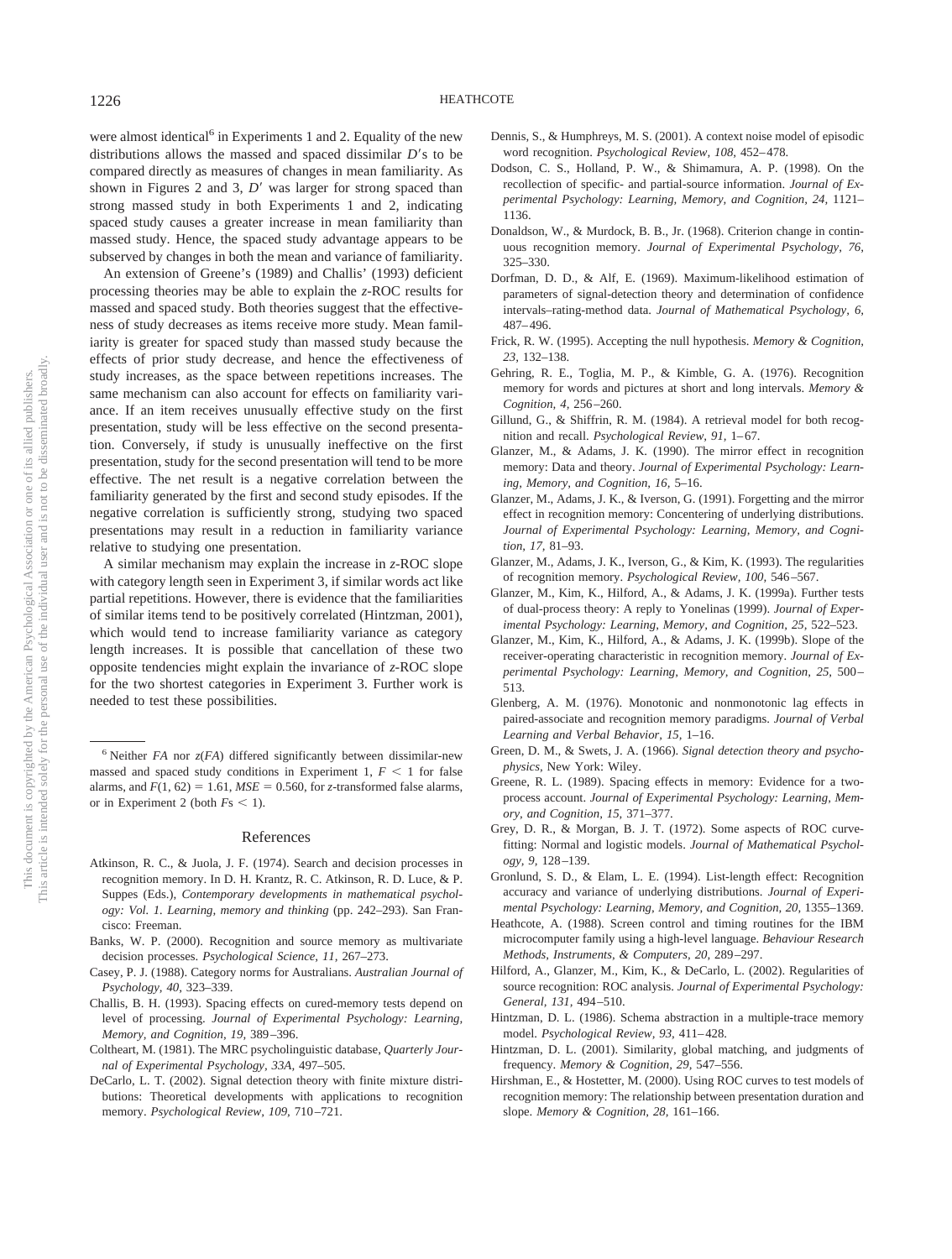- Humphreys, M. S., Pike, R., Bain, J. D., & Tehan, G. (1989). Global matching: A comparison of SAM, Minerva II, Matrix and TODAM models. *Journal of Mathematical Psychology, 33,* 36–67.
- Huyser, K., & van der Laan, J. (1994). DataThief (Version 2.0) [Computer software]. Retrieved from http://archives.math.utk.edu/software/mac/ miscellaneous/DataThief/
- Jacoby, L. L. (1991). A process dissociation framework: Separating automatic and intentional uses of memory. *Journal of Memory & Language, 30,* 513–541.
- Johnson, M. L., Hashtroudi, S., & Lindsay, D. S. (1993). Source monitoring. *Psychological Bulletin, 114,* 3–28.
- Kelley, R., & Wixted, J. T. (2001). On the nature of associative information in recognition memory. *Journal of Experimental Psychology: Learning, Memory, and Cognition, 27,* 701–722.
- Kijewski, M. F., Swensson, R. G., & Judy, P. F. (1989). Analysis of rating data from multiple-alternative tasks. *Journal of Mathematical Psychology, 33,* 428–451.
- Mandler, G. (1980). Recognizing: The judgement of previous occurrence. *Psychological Review, 87,* 252–271.
- McClelland, J. L., & Chappell, M. (1998). Familiarity breeds differentiation: A subjective-likelihood approach to the effects of experience in recognition memory. *Psychological Review, 105,* 724–760.
- Murdock, B. B. (1998). The mirror effect and attention-likelihood theory: A reflective analysis. *Journal of Experimental Psychology: Learning, Memory, and Cognition, 24,* 524–534.
- Murdock, B. B., & Kahana, M. J. (1993). An analysis of the list-strength effect. *Journal of Experimental Psychology: Learning, Memory, and Cognition, 19,* 689–697.
- Murnane, K., & Shiffrin, R. M. (1991). Word repetition in sentence recognition. *Memory & Cognition, 19,* 119–130.
- Ogilve, J. C., & Creelman, C. D. (1968). Maximum-likelihood estimation of receiver operation characteristic curve parameters. *Journal of Mathematical Psychology, 5,* 377–391.
- Qin, J., Raye, C. L., Johnson, M. K., & Mitchell, K. J. (2001). Source ROCs are (typically) curvilinear: Comment on Yonelinas (1999). *Journal of Experimental Psychology: Learning, Memory, and Cognition, 27,* 1110–1115.
- Ratcliff, R., Clark, S. E., & Shiffrin, R. M. (1990). List-strength effect: I. Data and discussion. *Journal of Experimental Psychology: Learning, Memory, and Cognition, 16,* 163–178.
- Ratcliff, R., McKoon, G., & Tindall, M. (1994). The empirical generality of data from recognition memory receiver-operating characteristic functions and implications for global memory models. *Journal of Experimental Psychology: Learning, Memory, and Cognition, 20,* 763–785.
- Ratcliff, R., Sheu, C. -F., & Gronlund, S. (1992). Testing global memory models using ROC curves. *Psychological Review, 99,* 518–535.
- Ratcliff, R., Van Zandt, T., & McKoon, G. (1995). Process dissociation,

single-process theories, and recognition memory. *Journal of Experimental Psychology: General, 124,* 352–374.

- Roberts, S., & Pashler, H. (2000). How persuasive is a good fit? A comment on theory testing. *Psychological Review, 107,* 358–367.
- Rotello, C. M., Macmillan, N. A., & Van Tassel, G. (2000). Recall-toreject in recognition: Evidence from ROC curves. *Journal of Memory and Language, 43,* 67–88.
- Shiffrin, R. M., Huber, D. E., & Marinelli, K. (1995). Effects of category length and strength on familiarity in recognition. *Journal of Experimental Psychology: Learning, Memory, and Cognition, 21,* 267–287.
- Shiffrin, R. M., Ratcliff, R., & Clark, S. E. (1990). List-strength effect: II. Theoretical mechanisms. *Journal of Experimental Psychology: Learning, Memory, and Cognition, 16,* 179–195.
- Shiffrin, R. M., & Steyvers, M. (1997). A model for recognition memory: REM—Retrieving effectively from memory. *Psychonomic Bulletin & Review, 4,* 145–166.
- Van Zandt, T. (2000). ROC curves and confidence judgments in recognition memory. *Journal of Experimental Psychology: Learning, Memory, and Cognition, 26,* 582–600.
- Vickers, D. (1979). *Decision processes in visual perception.* New York: Academic Press.
- Westerman, D. L. (2001). The role of familiarity in item recognition, associative recognition and plurality recognition on self-paced and speeded tests. *Journal of Experimental Psychology: Learning, Memory, and Cognition, 27,* 723–732.
- Yonelinas, A. P. (1994). Receiver-operating characteristics in recognition memory: Evidence for dual-process model. *Journal of Experimental Psychology: Learning, Memory, and Cognition, 20,* 1341–1354.
- Yonelinas, A. P. (1997). Recognition memory ROCs for item and associative information: The contribution of recollection and familiarity. *Memory & Cognition, 25,* 747–763.
- Yonelinas, A. P. (1999a). The contribution of recollection and familiarity to recognition and source memory judgments: A formal dual-process model and an ROC analysis. *Journal of Experimental Psychology: Learning, Memory, and Cognition, 25,* 1415–1434.
- Yonelinas, A. P. (1999b). Recognition memory ROCs and the dual-process signal detection model: Comment on Glanzer, Kim, Hilford and Adams (1999). *Journal of Experimental Psychology: Learning, Memory, and Cognition, 25,* 514–521.
- Yonelinas, A. P., Dobbins, I., Szymanski, M. D., Dhaliwal, H. S., & King, L. (1996). Signal-detection, threshold, and dual-process models of recognition memory: ROCs and conscious recollection. *Consciousness and Cognition, 5,* 418–441.
- Yonelinas, A. P., Kroll, N. E. A., Dobbins, I. G., & Soltani, M. (1999). Recognition memory of faces: When familiarity supports associative recognition judgements. *Psychonomic Bulletin & Review, 6,* 654–661.

(*Appendixes follow*)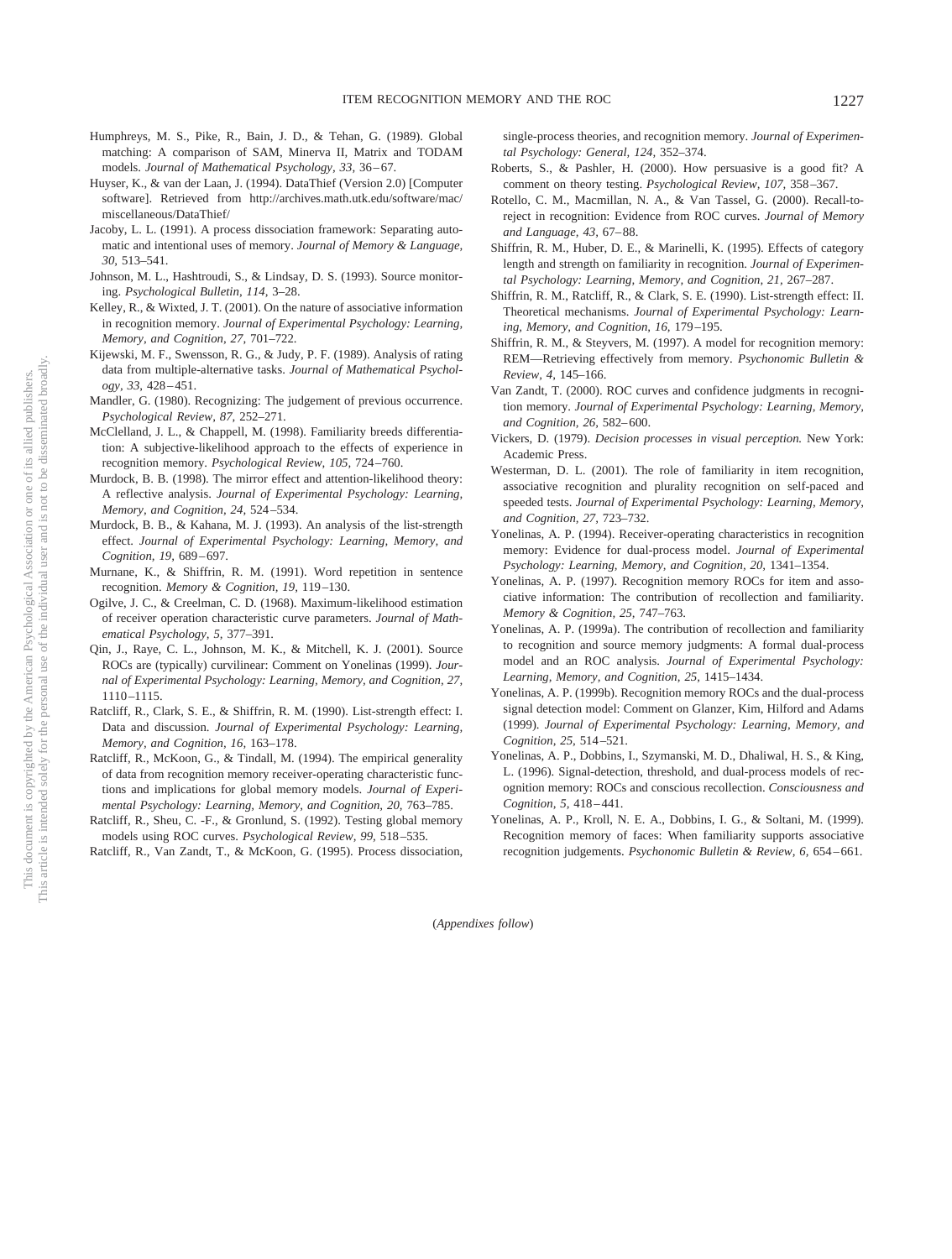## 1228 HEATHCOTE

## Appendix A

Semantically Similar Word Lists Used in Experiment 1 and Corresponding Category Names

| <b>ANIMAL</b>       | <b>BIRD</b>       | <b>BODY PART</b>   | <b>CLOTHING</b>   | <b>COLOUR</b>     | <b>CRIME</b>        |
|---------------------|-------------------|--------------------|-------------------|-------------------|---------------------|
| <b>ANTELOPE</b>     | <b>CANARY</b>     | <b>ARM</b>         | <b>BELT</b>       | <b>BEIGE</b>      | <b>ABDUCTION</b>    |
| APE                 | <b>CHICKEN</b>    | <b>BOTTOM</b>      | <b>BLAZER</b>     | <b>BLACK</b>      | <b>ADULTERY</b>     |
| <b>BULL</b>         | <b>CROW</b>       | <b>BRAIN</b>       | <b>BLOUSE</b>     | <b>BLUE</b>       | <b>ARSON</b>        |
| <b>CAMEL</b>        | <b>DOVE</b>       | <b>BREAST</b>      | <b>BOOTS</b>      | <b>BONE</b>       | <b>ASSAULT</b>      |
| CAT                 | <b>DUCK</b>       | <b>CHEEK</b>       | CAP               | <b>BRONZE</b>     | <b>BATTERY</b>      |
| <b>COW</b>          | <b>EAGLE</b>      | <b>CHIN</b>        | <b>COAT</b>       | <b>BROWN</b>      | <b>BLACKMAIL</b>    |
| <b>DEER</b>         | <b>FALCON</b>     | EAR                | <b>DRESS</b>      | <b>CREAM</b>      | <b>BURGLARY</b>     |
| <b>ELEPHANT</b>     | <b>GOOSE</b>      | <b>ELBOW</b>       | <b>HAT</b>        | <b>CRIMSON</b>    | <b>EXTORTION</b>    |
| <b>FOX</b>          | <b>HAWK</b>       | <b>FACE</b>        | <b>JACKET</b>     | <b>GREEN</b>      | <b>FORGERY</b>      |
| GOAT                | <b>HEN</b>        | <b>FINGER</b>      | <b>JUMPER</b>     | <b>GREY</b>       | <b>FRAUD</b>        |
|                     |                   |                    |                   |                   |                     |
| <b>GORILLA</b>      | OWL               | <b>FOOT</b>        | <b>OVERCOAT</b>   | <b>LILAC</b>      | <b>INCEST</b>       |
| <b>LEOPARD</b>      | <b>PARROT</b>     | <b>HAIR</b>        | <b>PANTS</b>      | <b>MAROON</b>     | <b>KILLING</b>      |
| <b>LION</b>         | <b>PEACOCK</b>    | <b>KNEE</b>        | <b>PETTICOAT</b>  | <b>NAVY</b>       | <b>LARCENY</b>      |
| <b>LIZARD</b>       | PHEASANT          | <b>LEG</b>         | <b>SCARF</b>      | <b>OLIVE</b>      | <b>LYING</b>        |
| <b>MONKEY</b>       | <b>PIGEON</b>     | LIP                | <b>SHIRT</b>      | <b>PINK</b>       | <b>MANSLAUGHTER</b> |
| <b>MOUSE</b>        | <b>QUAIL</b>      | <b>MOUTH</b>       | <b>SKIRT</b>      | <b>PURPLE</b>     | <b>MURDER</b>       |
| PIG                 | <b>ROBIN</b>      | <b>NECK</b>        | <b>SPENCER</b>    | <b>RED</b>        | <b>PERJURY</b>      |
| <b>RABBIT</b>       | <b>ROOSTER</b>    | <b>NOSE</b>        | <b>SUIT</b>       | <b>ROSE</b>       | <b>PROSTITUTION</b> |
| RAT                 | <b>SPARROW</b>    | <b>SHOULDER</b>    | <b>SWEATER</b>    | <b>RUST</b>       | <b>RAPE</b>         |
| <b>RHINO</b>        | SWALLOW           | <b>SKIN</b>        | <b>TIE</b>        | <b>SCARLET</b>    | <b>ROBBERY</b>      |
| <b>SEAL</b>         | <b>SWAN</b>       | <b>STOMACH</b>     | <b>JEANS</b>      | <b>MAUVE</b>      | <b>SLANDER</b>      |
| <b>SHEEP</b>        | <b>TURKEY</b>     | <b>TEETH</b>       | <b>TROUSERS</b>   | <b>TAN</b>        | <b>SUICIDE</b>      |
| <b>SNAKE</b>        | <b>VULTURE</b>    | <b>THROAT</b>      | <b>UNDERWEAR</b>  | <b>VIOLET</b>     | <b>THEFT</b>        |
| <b>TIGER</b>        | <b>WREN</b>       | <b>WRIST</b>       | <b>VEST</b>       | <b>YELLOW</b>     | <b>TREASON</b>      |
| <b>DISEASE</b>      | <b>DRINK</b>      | <b>DRUG</b>        | <b>EMOTION</b>    | <b>FRUIT</b>      | <b>FURNITURE</b>    |
| <b>ALCOHOLISM</b>   | <b>BOURBON</b>    | <b>ACID</b>        | <b>ANGER</b>      | <b>APPLE</b>      | <b>ARMCHAIR</b>     |
| <b>APPENDICITIS</b> | <b>BRANDY</b>     | <b>ALCOHOL</b>     | <b>ANXIETY</b>    | <b>APRICOT</b>    | <b>BAR</b>          |
| <b>ARTHRITIS</b>    | <b>CHAMPAGNE</b>  | <b>ASPIRIN</b>     | <b>CONFUSION</b>  | <b>AVOCADO</b>    | <b>BED</b>          |
| <b>ASTHMA</b>       | <b>CIDER</b>      | <b>BARBITURATE</b> | <b>CRY</b>        | <b>BERRY</b>      | <b>BENCH</b>        |
| <b>BRONCHITIS</b>   | <b>COCOA</b>      | <b>BEER</b>        | <b>DEPRESSION</b> | <b>BLACKBERRY</b> | <b>CABINET</b>      |
| <b>CANCER</b>       | <b>COFFEE</b>     | <b>CIGARETTE</b>   | <b>DESPAIR</b>    | <b>CHERRY</b>     | <b>CARPET</b>       |
| <b>CHOLERA</b>      | <b>COKE</b>       | <b>COCAINE</b>     | <b>EXCITEMENT</b> | <b>COCONUT</b>    | <b>CHAIR</b>        |
| <b>COLD</b>         | CORDIAL           | <b>DOPE</b>        | <b>FEAR</b>       | <b>DATE</b>       | <b>CHEST</b>        |
| <b>DIABETES</b>     | <b>GIN</b>        | <b>GLUE</b>        | <b>GRIEF</b>      | <b>FIG</b>        | <b>COUCH</b>        |
| <b>EMPHYSEMA</b>    | <b>JUICE</b>      | <b>GRASS</b>       | <b>GUILT</b>      | <b>GRAPE</b>      | <b>DESK</b>         |
| FLU                 | <b>LEMON</b>      | <b>HASH</b>        | <b>HAPPINESS</b>  | <b>MELON</b>      | <b>DRAWER</b>       |
| <b>GANGRENE</b>     | <b>LEMONADE</b>   | <b>HEMP</b>        | <b>HOPE</b>       | MULBERRY          | LAMP                |
| <b>HEART</b>        | <b>LIME</b>       | <b>HEROIN</b>      | <b>HURT</b>       | <b>NUT</b>        | <b>LIGHT</b>        |
| <b>HEPATITIS</b>    |                   |                    |                   |                   |                     |
|                     | <b>MARTINI</b>    | <b>INSULIN</b>     | JOY               | PEACH             | <b>LOUNGE</b>       |
| <b>INFLUENZA</b>    | <b>MILK</b>       | <b>MEDICINE</b>    | <b>LAUGHTER</b>   | <b>PEAR</b>       | <b>MIRROR</b>       |
| <b>LEPROSY</b>      | ORANGE            | <b>MORPHINE</b>    | <b>MAD</b>        | <b>PERSIMMON</b>  | <b>PIANO</b>        |
| <b>MALARIA</b>      | PORT              | <b>NICOTINE</b>    | <b>PAIN</b>       | PINEAPPLE         | <b>PICTURE</b>      |
| <b>MEASLES</b>      | <b>RUM</b>        | <b>OPIUM</b>       | <b>PASSION</b>    | PLUM              | <b>RADIO</b>        |
| <b>MUMPS</b>        | <b>SCOTCH</b>     | <b>PENICILLIN</b>  | PEACE             | POMEGRANATE       | <b>SHELF</b>        |
| <b>PNEUMONIA</b>    | <b>SHERRY</b>     | POT                | <b>RELIEF</b>     | <b>PRUNE</b>      | <b>SINK</b>         |
| SMALLPOX            | SODA              | SMACK              | SCREAM            | QUINCE            | SOFA                |
| <b>SYPHILIS</b>     | SQUASH            | <b>SPEED</b>       | SORROW            | <b>RASPBERRY</b>  | <b>STOOL</b>        |
| TUBERCULOSIS        | <b>WATER</b>      | TEA                | <b>SURPRISE</b>   | <b>STRAWBERRY</b> | <b>STOVE</b>        |
| <b>TYPHOID</b>      | WHISKY            | <b>TOBACCO</b>     | SYMPATHY          | TOMATO            | WARDROBE            |
| <b>MINERAL</b>      | <b>OCCUPATION</b> | <b>TOY</b>         | TREE              | <b>VEHICLE</b>    | <b>WEAPON</b>       |
| <b>AMBER</b>        | <b>ARCHITECT</b>  | <b>AEROPLANE</b>   | ACACIA            | <b>BUGGY</b>      | <b>ARROW</b>        |
| COAL                | <b>ARTIST</b>     | BALL               | ASH               | <b>BUS</b>        | <b>BATON</b>        |
| <b>COPPER</b>       | <b>BAKER</b>      | BAT                | <b>BEECH</b>      | CAR               | <b>BOMB</b>         |
| CORAL               | <b>BUILDER</b>    | <b>BEAR</b>        | <b>BIRCH</b>      | CARAVAN           | <b>BOW</b>          |
| <b>CRYSTAL</b>      | <b>BUTCHER</b>    | <b>BICYCLE</b>     | <b>BOX</b>        | CARRIAGE          | <b>BRICK</b>        |
| <b>DIAMOND</b>      | <b>CLEANER</b>    | <b>BOAT</b>        | <b>CEDAR</b>      | CART              | <b>CHAIN</b>        |
| <b>EMERALD</b>      | <b>CLERK</b>      | <b>BOOK</b>        | <b>CHESTNUT</b>   | <b>FERRY</b>      | <b>CLUB</b>         |
| <b>GEM</b>          | <b>COOK</b>       | DOG                | <b>CHRISTMAS</b>  | <b>FORD</b>       | <b>FEET</b>         |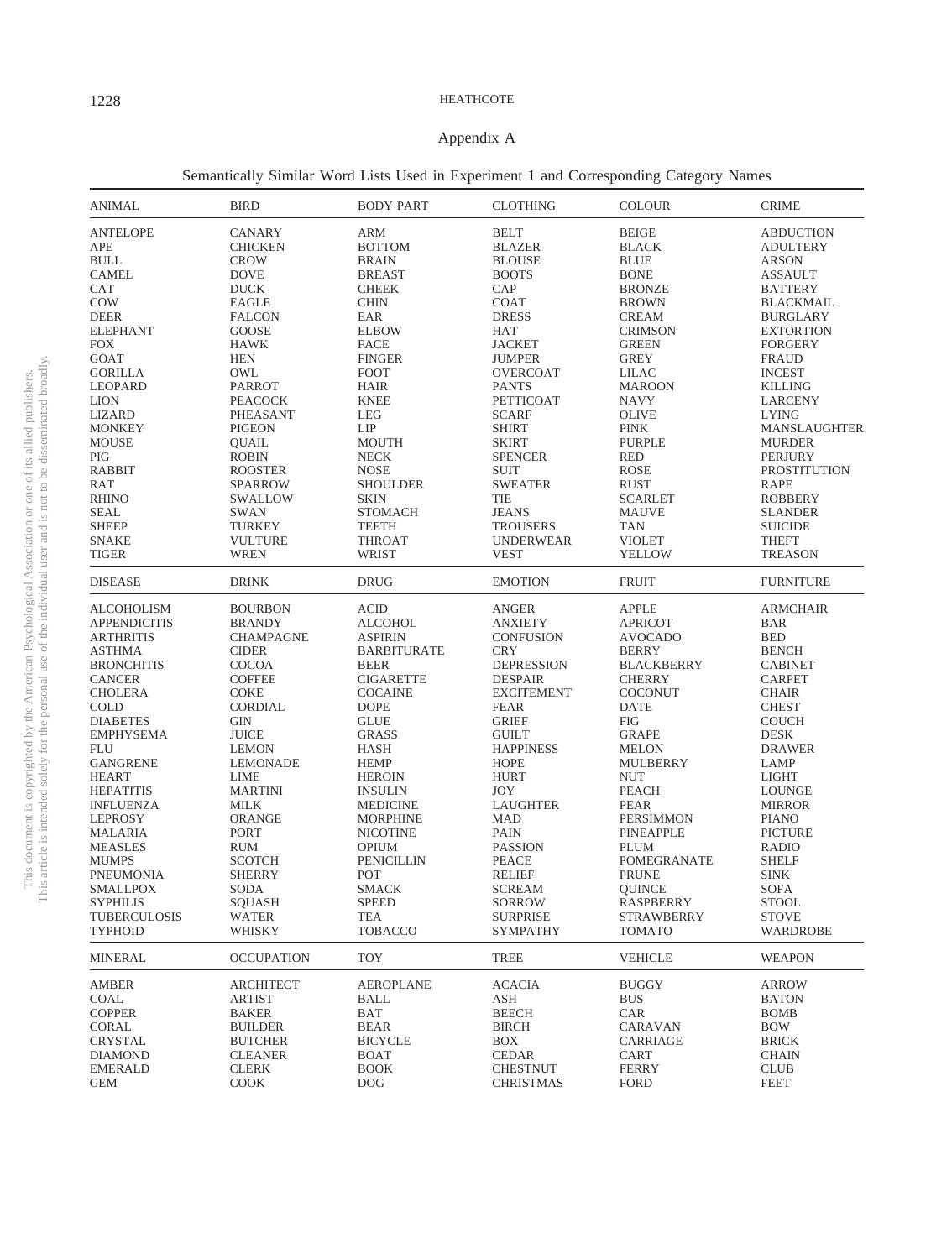| <b>MINERAL</b>   | <b>OCCUPATION</b> | <b>TOY</b>      | <b>TREE</b>       | <b>VEHICLE</b> | <b>WEAPON</b>   |
|------------------|-------------------|-----------------|-------------------|----------------|-----------------|
| <b>GLASS</b>     | <b>DENTIST</b>    | <b>DOLL</b>     | <b>CYPRESS</b>    | JEEP           | <b>FIST</b>     |
| GOLD             | <b>DRIVER</b>     | <b>DRUM</b>     | <b>ELM</b>        | <b>LORRY</b>   | <b>GAS</b>      |
| <b>GRANITE</b>   | <b>ENGINEER</b>   | <b>FOOTBALL</b> | <b>EUCALYPTUS</b> | <b>PLANE</b>   | <b>HAMMER</b>   |
| <b>IRON</b>      | <b>FARMER</b>     | <b>GAME</b>     | <b>FERN</b>       | <b>SEDAN</b>   | <b>KNIFE</b>    |
| <b>JADE</b>      | <b>LAWYER</b>     | <b>GUN</b>      | <b>FIR</b>        | <b>SHIP</b>    | <b>PISTOL</b>   |
| <b>JASMINE</b>   | <b>MANAGER</b>    | <b>HORSE</b>    | <b>GUM</b>        | <b>TANK</b>    | RAZOR           |
| <b>JET</b>       | <b>NURSE</b>      | <b>KITE</b>     | <b>MAPLE</b>      | <b>TAXI</b>    | <b>REVOLVER</b> |
| <b>JEWEL</b>     | <b>PAINTER</b>    | <b>MODEL</b>    | <b>OAK</b>        | TRACTOR        | <b>RIFLE</b>    |
| <b>MARBLE</b>    | PILOT             | <b>MONOPOLY</b> | <b>PALM</b>       | <b>TRAILER</b> | <b>ROCK</b>     |
| <b>NICKEL</b>    | <b>POLICEMAN</b>  | <b>PRAM</b>     | <b>PEPPERCORN</b> | TRAIN          | <b>ROCKET</b>   |
| <b>ONYX</b>      | <b>POLITICIAN</b> | <b>PUZZLE</b>   | <b>PINE</b>       | TRAM           | <b>ROPE</b>     |
| <b>PEARL</b>     | <b>SALESMAN</b>   | <b>RATTLE</b>   | <b>POPLAR</b>     | TRUCK          | <b>STICK</b>    |
| <b>RUBY</b>      | <b>SCIENTIST</b>  | <b>SOLDIER</b>  | <b>REDWOOD</b>    | UTILITY        | <b>STONE</b>    |
| <b>SAPPHIRE</b>  | <b>SECRETARY</b>  | <b>SWING</b>    | <b>SYCAMORE</b>   | <b>VALIANT</b> | <b>SWORD</b>    |
| <b>SILVER</b>    | <b>STUDENT</b>    | <b>TOP</b>      | WALNUT            | VAN            | <b>BAYONET</b>  |
| <b>TURQUOISE</b> | <b>TEACHER</b>    | <b>TRICYCLE</b> | WILLOW            | WAGON          | WHIP            |

Appendix A (*continued*)

# Appendix B

# Orthographically Similar Word Lists Used in Experiments 2 and 3

| $S_A E$       | $RA_E$        | $O$ ER        | <b>RRY</b>    | $S$ _EE_     | <b>TCH</b>    | ING           | <b>CK</b>     | $\ensuremath{\mathsf{PRI\_E}}$ | <b>ENT</b>    | GGED          |
|---------------|---------------|---------------|---------------|--------------|---------------|---------------|---------------|--------------------------------|---------------|---------------|
| <b>SHARE</b>  | <b>GRAVE</b>  | <b>LOVER</b>  | <b>HARRY</b>  | <b>STEER</b> | <b>PATCH</b>  | <b>SLING</b>  | <b>SLICK</b>  | <b>PRIDE</b>                   | <b>PATENT</b> | <b>LOGGED</b> |
| <b>STARE</b>  | <b>BRAVE</b>  | <b>LOWER</b>  | <b>PARRY</b>  | <b>SHEER</b> | <b>PITCH</b>  | <b>SWING</b>  | <b>SLACK</b>  | <b>PRIME</b>                   | <b>RECENT</b> | <b>RAGGED</b> |
| <b>SHAKE</b>  | <b>GRACE</b>  | <b>BOWER</b>  | <b>TARRY</b>  | <b>STEEP</b> | <b>WATCH</b>  | <b>CLING</b>  | <b>CLICK</b>  | <b>PRICE</b>                   | <b>ASCENT</b> | <b>DOGGED</b> |
| <b>SHAVE</b>  | <b>CRAVE</b>  | <b>LOSER</b>  | <b>CARRY</b>  | <b>STEED</b> | <b>BATCH</b>  | <b>STING</b>  | <b>STICK</b>  | <b>PRIZE</b>                   | <b>RESENT</b> | <b>BAGGED</b> |
| <b>SPARE</b>  | <b>GRATE</b>  | <b>HOVER</b>  | <b>BARRY</b>  | <b>STEEL</b> | <b>HATCH</b>  | <b>FLING</b>  | <b>FLICK</b>  | <b>TRIBE</b>                   | <b>LATENT</b> | <b>JAGGED</b> |
| <b>STATE</b>  | <b>GRAZE</b>  | <b>ROVER</b>  | <b>MARRY</b>  | <b>SHEEP</b> | <b>MATCH</b>  | <b>SUING</b>  | <b>SHACK</b>  | <b>BRIBE</b>                   | <b>ACCENT</b> | <b>LEGGED</b> |
| <b>SHADE</b>  | <b>GRADE</b>  | <b>POWER</b>  | <b>PERRY</b>  | <b>SNEER</b> | <b>CATCH</b>  | <b>TYING</b>  | <b>STACK</b>  | <b>URINE</b>                   | <b>ASSENT</b> | <b>RUGGED</b> |
| <b>STAKE</b>  | <b>GRAPE</b>  | <b>DOWER</b>  | <b>TERRY</b>  | <b>SHEET</b> | <b>LATCH</b>  | <b>DYING</b>  | <b>BLACK</b>  | <b>TRITE</b>                   | <b>POTENT</b> | <b>BEGGED</b> |
| <b>SNARE</b>  | <b>BRAKE</b>  | <b>TOWER</b>  | <b>MERRY</b>  | <b>SHEEN</b> | <b>BITCH</b>  | <b>LYING</b>  | <b>SHOCK</b>  | <b>BRIDE</b>                   | <b>ARDENT</b> | <b>LOGGER</b> |
| <b>SCARE</b>  | <b>BRACE</b>  | <b>COVER</b>  | <b>BERRY</b>  | <b>SWEEP</b> | <b>DITCH</b>  | <b>OWING</b>  | <b>STOCK</b>  | <b>DRIVE</b>                   | <b>REPENT</b> | <b>RIGGER</b> |
| <b>SHAME</b>  | <b>CRATE</b>  | <b>BORER</b>  | <b>FERRY</b>  | <b>SLEEP</b> | <b>WITCH</b>  | <b>DOING</b>  | <b>CLOCK</b>  | <b>ARISE</b>                   | <b>ABSENT</b> | <b>DIGGER</b> |
| <b>SHAPE</b>  | <b>CRAZE</b>  | <b>BOXER</b>  | <b>HURRY</b>  | <b>SWEET</b> | <b>HITCH</b>  | <b>BRING</b>  | <b>BLOCK</b>  | <b>TRIPE</b>                   | <b>LAMENT</b> | <b>RINGED</b> |
| <b>SPATE</b>  | <b>TRACE</b>  | <b>ROGER</b>  | <b>CURRY</b>  | <b>SHEAR</b> | <b>NOTCH</b>  | <b>GOING</b>  | <b>FLOCK</b>  | <b>WRITE</b>                   | <b>DECENT</b> | <b>BIGGER</b> |
| <b>STALE</b>  | <b>CRANE</b>  | <b>SOBER</b>  | <b>SORRY</b>  | <b>SLEET</b> | <b>DUTCH</b>  | <b>BEING</b>  | <b>SMACK</b>  | <b>PRONE</b>                   | <b>CEMENT</b> | <b>LUNGED</b> |
| <b>SLATE</b>  | <b>DRAKE</b>  | <b>HOMER</b>  | <b>WORRY</b>  | <b>SPEED</b> | <b>FETCH</b>  | <b>THING</b>  | <b>STUCK</b>  | <b>CRIME</b>                   | <b>RODENT</b> | <b>JIGGER</b> |
| <b>SPADE</b>  | <b>TRADE</b>  | <b>POKER</b>  | <b>HARDY</b>  | <b>SLEEK</b> | <b>PINCH</b>  | <b>SLUNG</b>  | <b>CLUCK</b>  | <b>PROBE</b>                   | <b>PARENT</b> | <b>HINGED</b> |
| <b>STAGE</b>  | <b>IRATE</b>  | <b>FOYER</b>  | <b>HARPY</b>  | <b>SWEAR</b> | <b>PORCH</b>  | <b>WRING</b>  | <b>SNACK</b>  | <b>PROVE</b>                   | <b>ADVENT</b> | <b>WINGED</b> |
| <b>SNAKE</b>  | <b>FRAME</b>  | <b>VOTER</b>  | <b>HAIRY</b>  | <b>STEAD</b> | <b>PERCH</b>  | <b>ICING</b>  | <b>CHICK</b>  | <b>PROSE</b>                   | <b>INTENT</b> | <b>HANGED</b> |
| <b>SKATE</b>  | <b>ERASE</b>  | <b>LEVER</b>  | <b>PARTY</b>  | <b>STEAL</b> | <b>POACH</b>  | <b>SLANG</b>  | <b>FLECK</b>  | <b>PRUNE</b>                   | <b>TALENT</b> | <b>LODGED</b> |
| <b>SPACE</b>  | <b>GROVE</b>  | <b>LIVER</b>  | <b>TARDY</b>  | <b>STEAK</b> | <b>POUCH</b>  | <b>SWUNG</b>  | <b>PLUCK</b>  | <b>PRINT</b>                   | <b>MOMENT</b> | <b>LONGER</b> |
| <b>SLAVE</b>  | <b>GRAVY</b>  | <b>LAYER</b>  | <b>EARLY</b>  | <b>SPEAR</b> | <b>MARCH</b>  | <b>STUNG</b>  | <b>SPECK</b>  | <b>PRIVY</b>                   | <b>EXTENT</b> | <b>DANGER</b> |
| <b>SUAVE</b>  | <b>DROVE</b>  | <b>LATER</b>  | <b>FAIRY</b>  | <b>SMEAR</b> | PEACH         | <b>FLUNG</b>  | <b>THICK</b>  | <b>PRICK</b>                   | <b>INVENT</b> | <b>GAUGED</b> |
| <b>SCALE</b>  | <b>BRAVO</b>  | <b>LINER</b>  | <b>DAIRY</b>  | <b>STEAM</b> | <b>PUNCH</b>  | <b>CLANG</b>  | <b>BRICK</b>  | <b>PRIOR</b>                   | <b>ORIENT</b> | <b>DODGER</b> |
| <b>SHARP</b>  | <b>BROKE</b>  | <b>SEWER</b>  | <b>PERKY</b>  | <b>CHEER</b> | <b>RANCH</b>  | <b>ALONG</b>  | <b>TRICK</b>  | <b>POISE</b>                   | <b>CLIENT</b> | <b>NUGGET</b> |
| <b>TTER</b>   | $A$ ING       | _INDER        | CKE           |              | LLE           | $AR$ ER       | <b>BLE</b>    | RE E                           | STR_          | $E_{A}ER$     |
| <b>BUTTER</b> | <b>RAVING</b> | <b>FINDER</b> | <b>POCKET</b> |              | <b>PALLET</b> | <b>BARKER</b> | <b>RUMBLE</b> | <b>RECITE</b>                  | <b>STRIKE</b> | <b>LEADER</b> |
| <b>MUTTER</b> | <b>PAVING</b> | <b>TINDER</b> | <b>PICKET</b> |              | <b>BALLET</b> | <b>BARBER</b> | <b>RUBBLE</b> | <b>REFUTE</b>                  | <b>STRIVE</b> | <b>READER</b> |
| <b>BITTER</b> | <b>SAVING</b> | <b>CINDER</b> | <b>WICKET</b> |              | <b>WALLED</b> | <b>BARREN</b> | <b>RAMBLE</b> | <b>REVISE</b>                  | <b>STRIDE</b> | <b>HEALER</b> |
| <b>PUTTER</b> | <b>HAVING</b> | <b>BINDER</b> | <b>ROCKET</b> |              | <b>CALLER</b> | <b>MARKER</b> | <b>HUMBLE</b> | <b>REVIVE</b>                  | <b>STRIFE</b> | <b>HEARER</b> |
| <b>BATTER</b> | <b>RACING</b> | <b>WONDER</b> | <b>SOCKET</b> |              | POLLED        | <b>WARMER</b> | <b>MUMBLE</b> | <b>REFUSE</b>                  | <b>STRIPE</b> | <b>HEATER</b> |
| <b>LITTER</b> | <b>RATING</b> | <b>WANDER</b> | <b>TICKET</b> |              | PULLED        | <b>LARDER</b> | <b>JUMBLE</b> | <b>RESIDE</b>                  | <b>STRAFE</b> | <b>BEAKER</b> |
| <b>MATTER</b> | <b>WAKING</b> | <b>FENDER</b> | <b>PACKET</b> |              | <b>FULLER</b> | <b>GARNER</b> | <b>FUMBLE</b> | <b>RELIVE</b>                  | <b>STROVE</b> | <b>BEAVER</b> |
| <b>GUTTER</b> | <b>PALING</b> | <b>GANDER</b> | <b>LOCKED</b> |              | <b>VALLEY</b> | <b>WARDEN</b> | <b>GAMBLE</b> | <b>REGIME</b>                  | <b>STRONG</b> | <b>LEADEN</b> |
| <b>HITTER</b> | <b>FACING</b> | <b>WINTER</b> | <b>WICKER</b> |              | <b>FALLEN</b> | <b>BARRED</b> | <b>GABBLE</b> | <b>RETIRE</b>                  | <b>STRICT</b> | <b>DEALER</b> |
| <b>CUTTER</b> | <b>PAGING</b> | <b>GINGER</b> | <b>ROCKER</b> |              | <b>PULLEY</b> | <b>CAREER</b> | <b>NIBBLE</b> | <b>RESUME</b>                  | <b>STRAND</b> | <b>HEAVEN</b> |
| <b>LATTER</b> | <b>GAMING</b> | <b>SINGER</b> | <b>JACKET</b> |              | <b>BULLET</b> | <b>GARDEN</b> | <b>HOBBLE</b> | <b>REFUGE</b>                  | <b>STRUNG</b> | <b>WEAKEN</b> |
| <b>TITTER</b> | <b>GAPING</b> | <b>RENDER</b> | <b>LOCKER</b> |              | <b>ROLLER</b> | <b>WARREN</b> | <b>VIABLE</b> | <b>REMOTE</b>                  | <b>STRAIT</b> | <b>BEATEN</b> |
| <b>LETTER</b> | <b>LAYING</b> | <b>FINGER</b> | <b>TICKER</b> |              | <b>DULLER</b> | <b>HARDEN</b> | <b>LIABLE</b> | <b>REBUKE</b>                  | <b>STREAK</b> | <b>LEAFED</b> |
| <b>SETTER</b> | <b>EATING</b> | <b>YONDER</b> | <b>SICKER</b> |              | <b>FELLER</b> | <b>HARPER</b> | <b>ENABLE</b> | <b>RELATE</b>                  | <b>STREET</b> | <b>SEALED</b> |
| <b>POTTER</b> | <b>TAXING</b> | <b>SUNDER</b> | <b>COCKED</b> |              | <b>BILLET</b> | <b>BARBED</b> | <b>UNABLE</b> | <b>REDUCE</b>                  | <b>STRAIN</b> | <b>PEAKED</b> |
| <b>BUSTER</b> | <b>WANING</b> | <b>SINNER</b> | <b>BACKED</b> |              | <b>ROLLED</b> | <b>CARMEN</b> | <b>PEBBLE</b> | <b>REMOVE</b>                  | <b>STRATA</b> | <b>SEAMEN</b> |